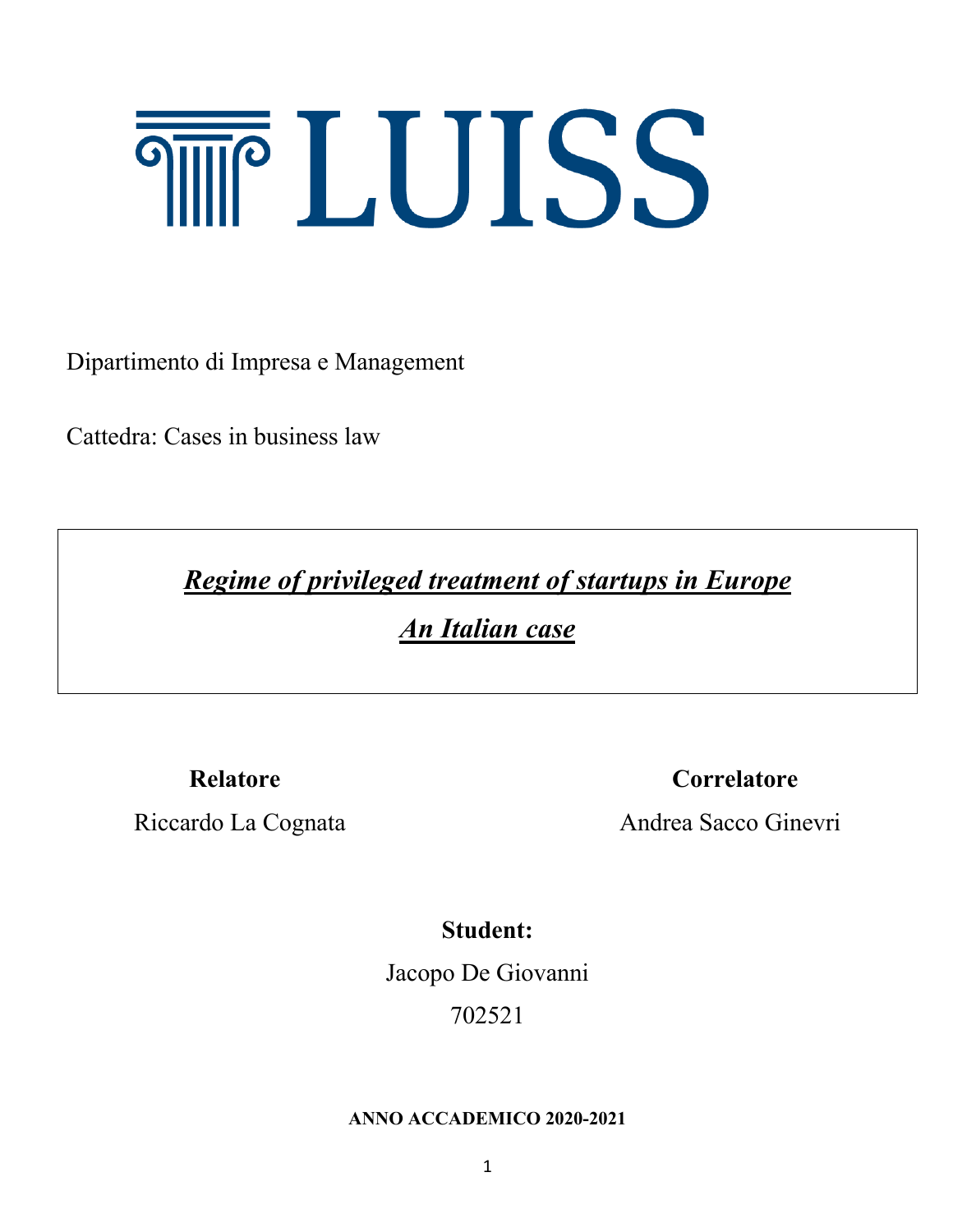## **Introduction Page 3**

| 1. Italian Opportunities for Startups                                       | Page 4  |
|-----------------------------------------------------------------------------|---------|
| $\triangleright$ 1.1 What is an innovative startup? (Legal profile)         |         |
| 1.2 Corporate governance for an innovative startup<br>$\blacktriangleright$ |         |
| $\geq 1.3$ Advantages for startups                                          |         |
| 1.4 Financing the project/startup<br>➤                                      |         |
| 2. An Overview on Europe                                                    | Page 14 |
| $\geq$ 2.1 Innovative startups in Europe (common law vs. civil law)         |         |
| $\geq$ 2.2 Comparing different national systems                             |         |
| 3. The case: "Pasta Lab" 1                                                  | Page 19 |
| $\geq 3.1$ Why?                                                             |         |
| $\geq$ 3.2 The opportunity                                                  |         |
| 3.3 The concept & the idea<br>$\blacktriangleright$                         |         |
| $\geq$ 3.4 The new segment                                                  |         |
| $\triangleright$ 3.5 From "go to market "to "win the market"                |         |
| 4. The startupper strategy during COVID times and its "social" role         | Page 24 |
| <b>Bibliography</b>                                                         |         |
| <b>Abstract</b>                                                             |         |

 $1$  Pasta Lab is an "invented name" because the real startup company name is not yet registered.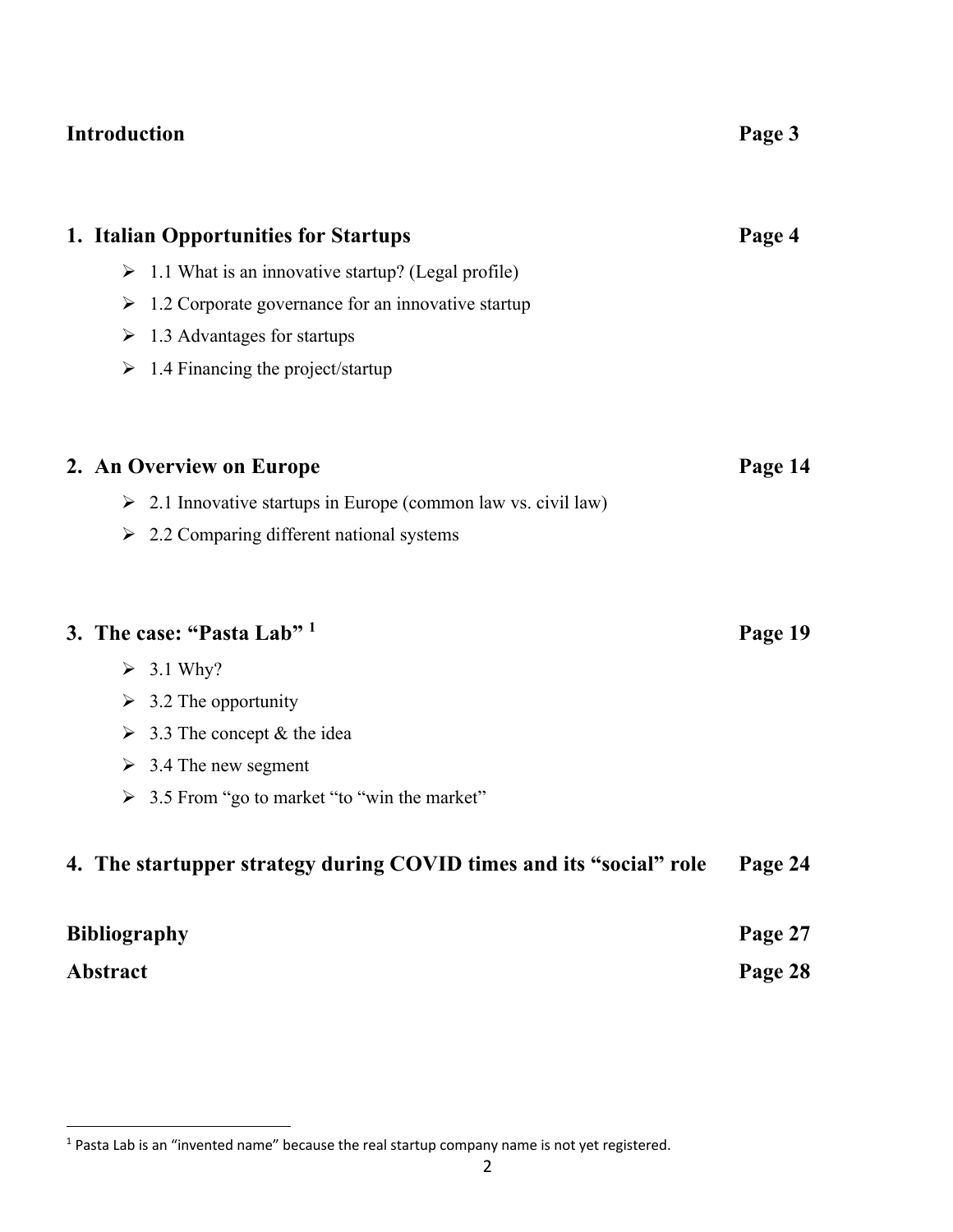## **Introduction**

This dissertation, based on a multidisciplinary approach, offers an overview of the startups-related regime in the EU legal and business frameworks, and particularly within the Italian system, also offering a business implementation experiment in Italy.

Starting from a review of the Italian legal framework for startups and the variety of tools available (mostly similar to those existing in the EU generally) the dissertation encompasses the different procedures needed for a startup in order to be established and run, including issues and solutions in respect of corporate governance and business advantages. The case taken into consideration is a currently on-going project, foreseen to be completed around the beginning of 2021. The startup is classified as innovative since it is conceived to operate in a market sector yet to be explored and exploited widely. The last chapter of the dissertation provides an overview on strategies and rationale behind the overall business plan in respect of the mentioned case The scope of the new Italian legislation on startups is to bring positive and prosperous conditions to create and develop innovative enterprises, thus, to ensure economic growth and increase employment, especially in reference to future generations.

The support for innovative entrepreneurship contributes and enriches greater social mobility as well as strengthening links between universities and businesses and by making individuals more inclined to take and face business risks. Since 2012, the Italian government has been working to create this comprehensive and coherent legislation aiming to develop a system to foster innovative startups with a high technological content. Consequently, it was introduced a new definition in the Italian legal system for innovative startups: innovative companies with high intrinsic technological value. The definition of an innovative startup is "joint-stock enterprises" (i.e. corporations), including cooperatives, whose shares or significant interests are not listed in a regulated market or multilateral trading system. Since we are in a global market, we have to consider that there are different countries around the world where to make business, generally divided in two main groups of legal habits, common law systems and civil law systems. The different legal system influence, of course also the approach to the business. Moreover, the case under consideration, is a project that has been in progress for few months, and it will be completed around the beginning of 2021. The startup is classified as innovative, brilliant and clever because it will operate in a market sector that right now it is undefined. The last chapter of the thesis deals with all the strategic decisions and the philosophy behind a plan and behind the case discussed.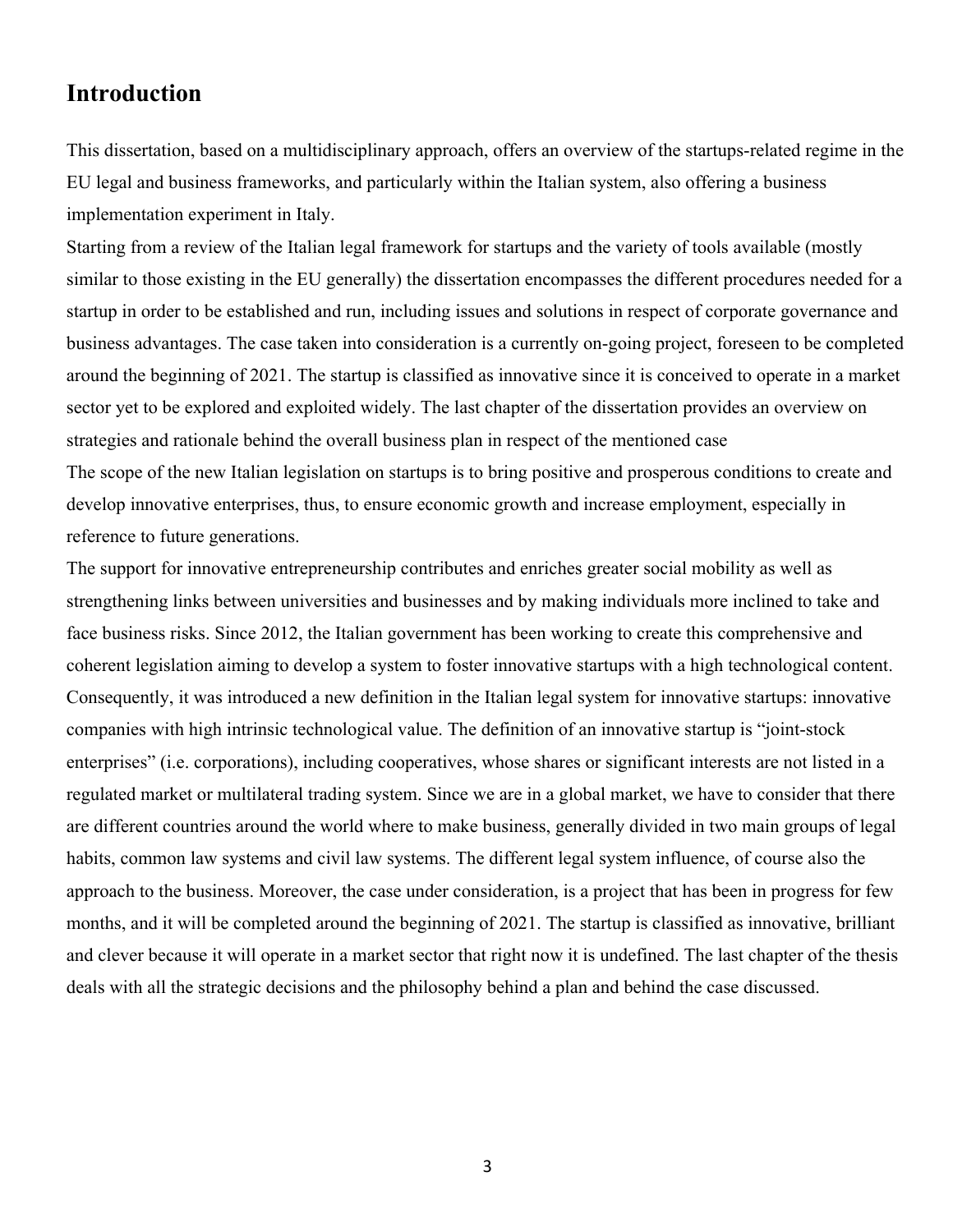## **1. Italian Opportunities for Startups: Legal Profile**

Back in March 2012 the Italian Government released a new Italian law for startups with the ultimate objective to facilitate their creation and development and it has developed a new legislative framework for new potentially high-tech companies. By doing so, the new legislation has allowed the foundation of new so-called "innovative" companies, with the aim of bringing positive and prosperous conditions for startups. As a consequence of all, there was a specific expectation on ensuring economic growth and increase employment, especially as far as young future generations were concerned.

This kind of law was also formulated to incentivize the spreading of knowledge throughout the whole economic fabric and, more specifically, to support the Italian production on high-technology sectors through a strong and very specialized high-competence. By focusing on innovation, beyond the creation and development of new industry sectors and professional competencies, there is also a great added-value as far as network and centers of excellence are concerned, that is contributing to foster a highly dynamic effective social mobility as well as strengthening links between universities and businesses, and by making individuals more inclined to learn, take, face and manage business risks. This kind of new industry format certainly helps the country to become more attractive to foreign capital and professional qualified people which, in turn, further strengthen the overall market eco-system and benefit.

In order to achieve all these goals, the Italian Government, since 2012, has been working to create comprehensive and coherent legislation as well as implementing decrees to move from a "theoretical" industrial policy into a concrete and workable system allowing entrepreneurs, and, above all, debt financial institutions, to feel confident on project and risks/benefit trade-off. From this program, the *Legislative Decree 179/2012* on "*New urgent measures for the economic growth of Italy*" was approved and came into law in 2012. Law 221/2012 includes, indeed, many political proposals presented in "*Restart, Italy*!": a report drawn up by a working group of 12 experts, created in April 2012 by the Minister of Economic Development, containing also suggestions for a broad consultation with the key players contributing to the structure of the new ecosystem for Italian startups. This is the reason why the law has introduced a new definition in the Italian legal system for *innovative* startups: innovative companies with high intrinsic technological value.

For the first time these types of companies have been able to count on an exhaustive number of applicable rules (from article *25 to 32*) as tools and measures launched in matters affecting the entire life cycle of a company: from its constitution to its growth, from its development to its maturity.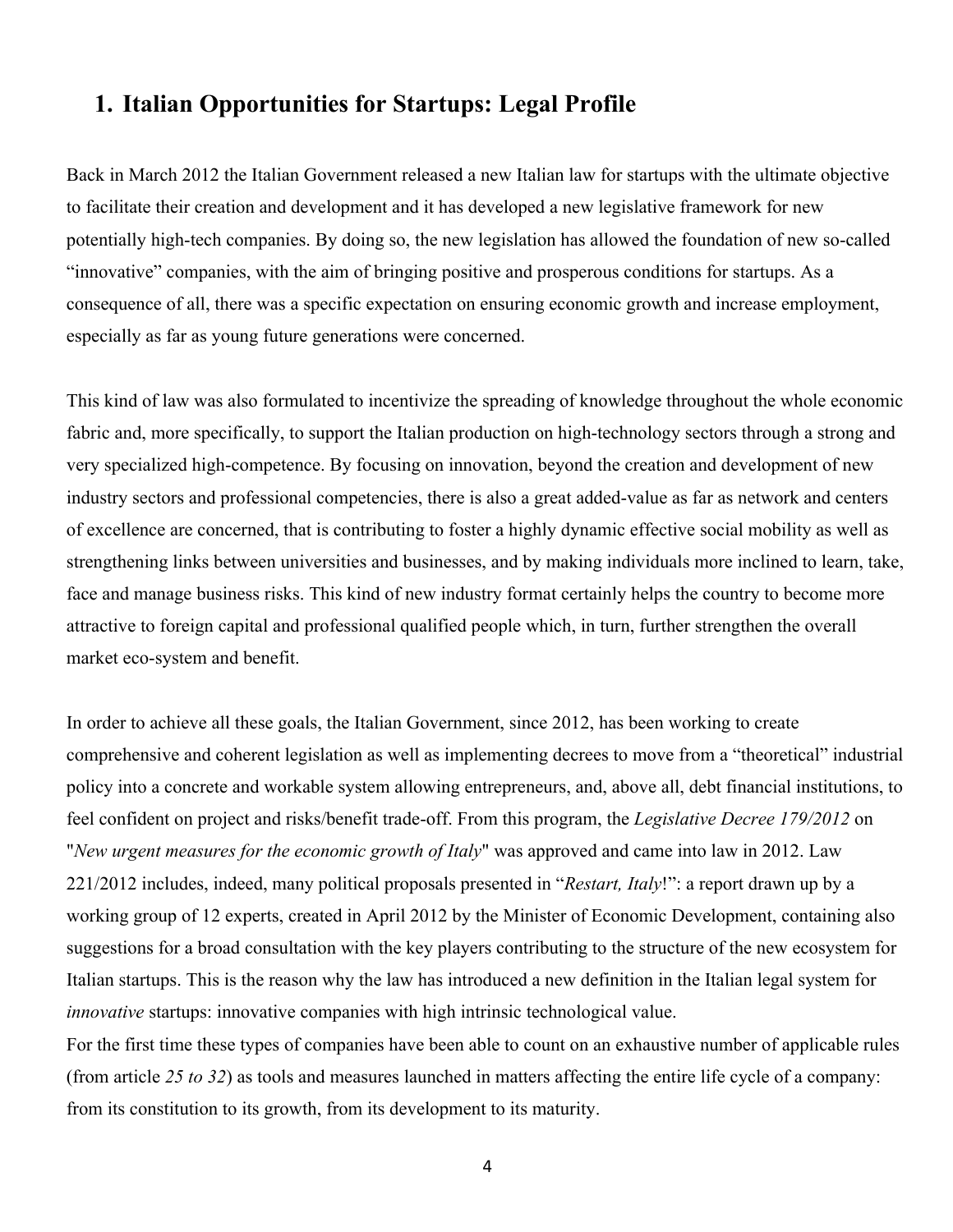This public support, for innovative entrepreneurship, represents a new way of thinking about the formulation of industrial policies. However, this law is very far from being solid, in fact the policy for innovative startups is in a constant evolution, suffice to say that a more recent legislative measures were created: for example, the "Labor Decree", which was converted into *Law 99/2013*. This kind of dynamic law is obviously depending on the industry of reference which, in its core, is also highly dynamic and, as a matter of fact, the law system must closely follow all industry changes and development and capture upcoming opportunities into new policy frames. Another example is the recent law decree *n. 3/2015*, known as the "Investment Agreement" (transformed into law *no. 33/2015*), which helped improve and expand the range of measures in favor of innovative startups. Other measures, that do not derive directly from the original regulatory package, have also fortified the framework of government initiatives (currently in place as to support innovative startups and their ecosystem). The legislation in question does not regard all newly created companies, but only those with a strong and simple link to a technological innovation, and without considering the sector of belonging, either being software-based, in the manufacturing or agriculture fields of interest.

## **1.1 What is an innovative startup? (legal profile)**

The definition of an innovative start-up is "joint-stock enterprises" (i.e. corporations), including cooperatives, whose shares or significant interests are not listed in a regulated market or multilateral trading systemin order to consider a start-up as innovative, it is necessary for it to meet the following requirements:

- 1) it shall be new in the market or at least in service for a maximum of 5 years;
- 2) it shall have the headquarter in Italy or in another EU country, with at least one branch of the production unit in Italy;
- 3) it shall not generate an annual turnover higher than 5 million euros;
- 4) it shall not had to share profits with shareholders;
- 5) it shall produce and develop market innovative goods or services which endure of high technological value;
- 6) it shall not originate from merger, spin-off or sale of an existing subsidiary or company;
- 7) it shall be innovative *in nature*, meaning to be able to meet at least one of the following criteria:
	- a. at least 15% of the company's expenses shall be dedicated to research and development activities. Newly created companies that have not yet submitted their first accounts must provide a forecast of their R&D spending.
	- b. at least 1/3 of the total workforce need to be PhD students, or possess a PhD or are researchers; alternatively, 2/3 of the total workforce must have achieved a master's degree;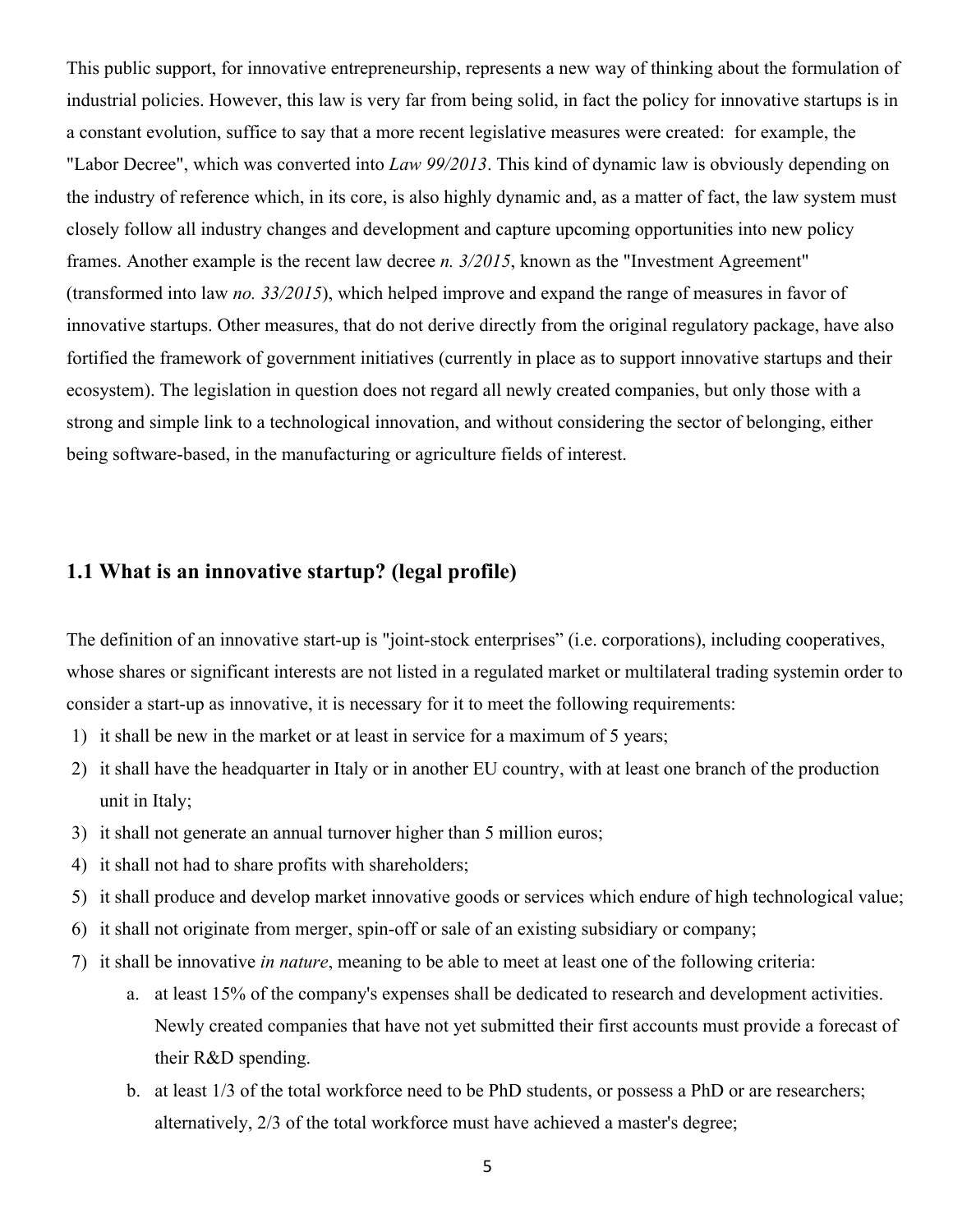c. the company is the owner, custodian or licensee of a registered patent (industrial property) or owner of an originally registered computer program.

Once the startups meet the above-listed requirements, they can be accompanied with supporting measures during the first 5 years of operations. It should be noted that already established companies can exploit these benefits if they were already created upon the entry into force of *Law no. 221/2012* (19 December 2012) and if they meet the conditions set out in the legislation in question. Once one of these conditions is met, startup innovators shall register as a startup by sending via ComUnica (a digitized system) a Certificate of compliance with the requirements at the local Chamber of Commerce. To note that this Chamber also carries out routine checks as to ensure that innovative startups do comply with legal requirements.

Requirements will be confirmed once a year, by June the 30th. By that date, startups must also update their public profile on **startup.registroimprese.it**. The benefits in question apply for a period of 4 years if the company was incorporated in the previous 2 years; for a period of 3 years if the company was created in the previous 3 years; and for a period of 2 years, if the company was established in the previous 4 years (for more information see circular *16 / E* published on 11 June 2014 by the Italian tax authorities). All eligible companies can (self-select) register as an innovative startup in their local Chamber of Commerce and benefit from a wide range of policy measures. The support measures aim to support startups throughout their total life cycle (first steps, growth, and maturity) and as to influence the entire national startup ecosystem (like investors, incubators, and universities).

As to undertake in further details, it is firstly important to understand a few definitions:

#### • **Innovative startup with a social goal:**

It has to meet all requirements that are valid for ordinary startups. It could be helpful to analyze the *DL 155* on 24 March 2006 where social enterprises are described. All private organizations, including the entities referred to in *Book V of the Civil Code*, shall carry out an organized economic activity on a stable and main basis for the purpose of producing or exchanging utility goods or services. *Article 2*, paragraph 1, of the legislative decree of 24 March 2006, *n. 155*, which deals social enterprises, lists the specific areas: social work, health and social assistance, education and training, environmental protection, promotion of cultural heritage, social tourism, university and postgraduate studies, cultural services, university education, services to social enterprises of entities, of which 70 percent are to be social enterprises. As we will see later, in the case of investment in an innovative startup with a social objective, the tax incentive granted to investors has to be increased. An innovative startup with a social objective operates in specific areas that are also covered by *Italian law 1-*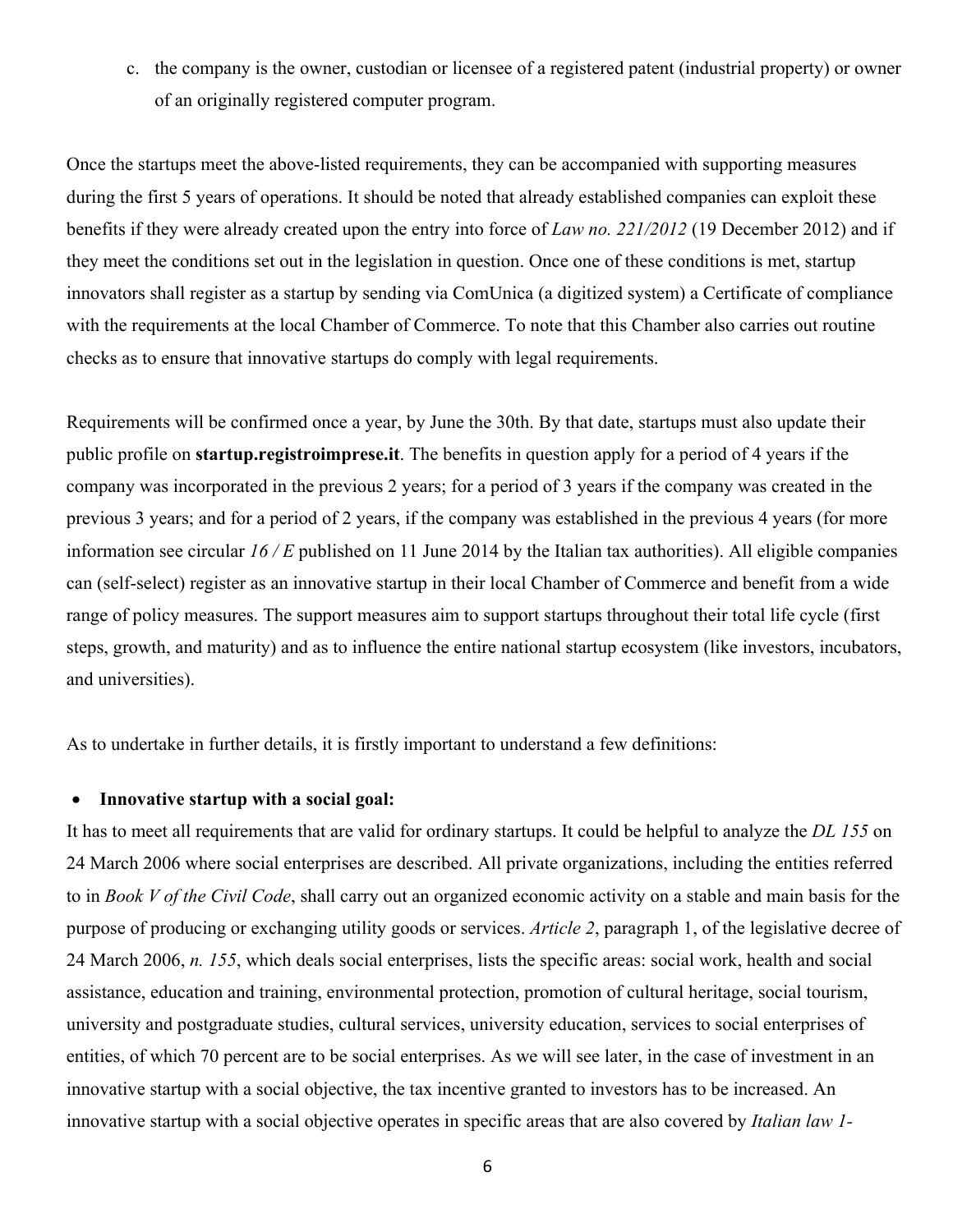*Circular 3677 / C,* issued by the Ministry of Economic Development, on 20 January 2015. This decree introduced a new procedure able to identify easily innovative startups with a social goal. It must be extremely agile and flexible and be based on the accountability of the social impact, on transparency and on a generalized control of information. At the same time, in order to better guide the user in the use of this new procedure, the Ministry has published the "*Guide for the elaboration of the document describing the social impact*". This guide is the result of the collaboration with the Ministry of Education, the University and the Research, as well as other actors in the social affairs community.

#### • **Certified incubator:**

The startup incubator or accelerator must meet the specific requirements related to the physical structures of the startup company, management, planning and, above all, that the track records must be respected (established under the Ministerial Ordinance of February 22<sup>nd</sup>, 2013). Following this way, the law allows to focus on the best structures capable of offering effective incubation services in Italy, where certified incubators can exploit some instruments provided by legislation (for example, they are free from registration fee payments and can give their employees stock options as remuneration). If they are also innovative, they can have priority access to tax credit for hiring highly qualified people, as they have simplified access to guarantees on bank loans.

In sum, innovative startups and certified incubators must register in the respective special sections of the business register (startups/incubators) created ad hoc at the Chambers of Commerce. The registration is generated by electronic transmission of a declaration of self-certification of compliance with all necessary conditions as previously indicated, to the Chambers of Commerce competent by jurisdiction. This "incoming" flexibility is even out by two arrangements: ex post control by the competent authority of the effective conformity to the all the needed requirements, to the obligation to update every two years (where deadlines last until 30th June and December). Also, the given data, when registered in the appropriate section, shall be confirmed once a year the reach of all requirements as above mentioned (as part of the six-monthly compliance). If not done so, the special status and the respective benefits will be lost (for further notice, see circular *no. 3672 / C* of the Ministry of Economic Development of 29 August 2014). This data refers primarily to the type of activity conducted, with a consideration to the fundamental elements of technology innovation. The special register of innovative startups is published in electronic format and updated weekly by the chamber system, as to disseminate, encourage widespread monitoring and stimulate a qualified and objective debate on the impacts that the new lawgiving will have on economic stimulus, innovation and employment.

The up-to-date platform offers to innovative startups the possibility of administering a public profile, in a bilingual version both in Italian and English. Each company can download a detailed profile, which does not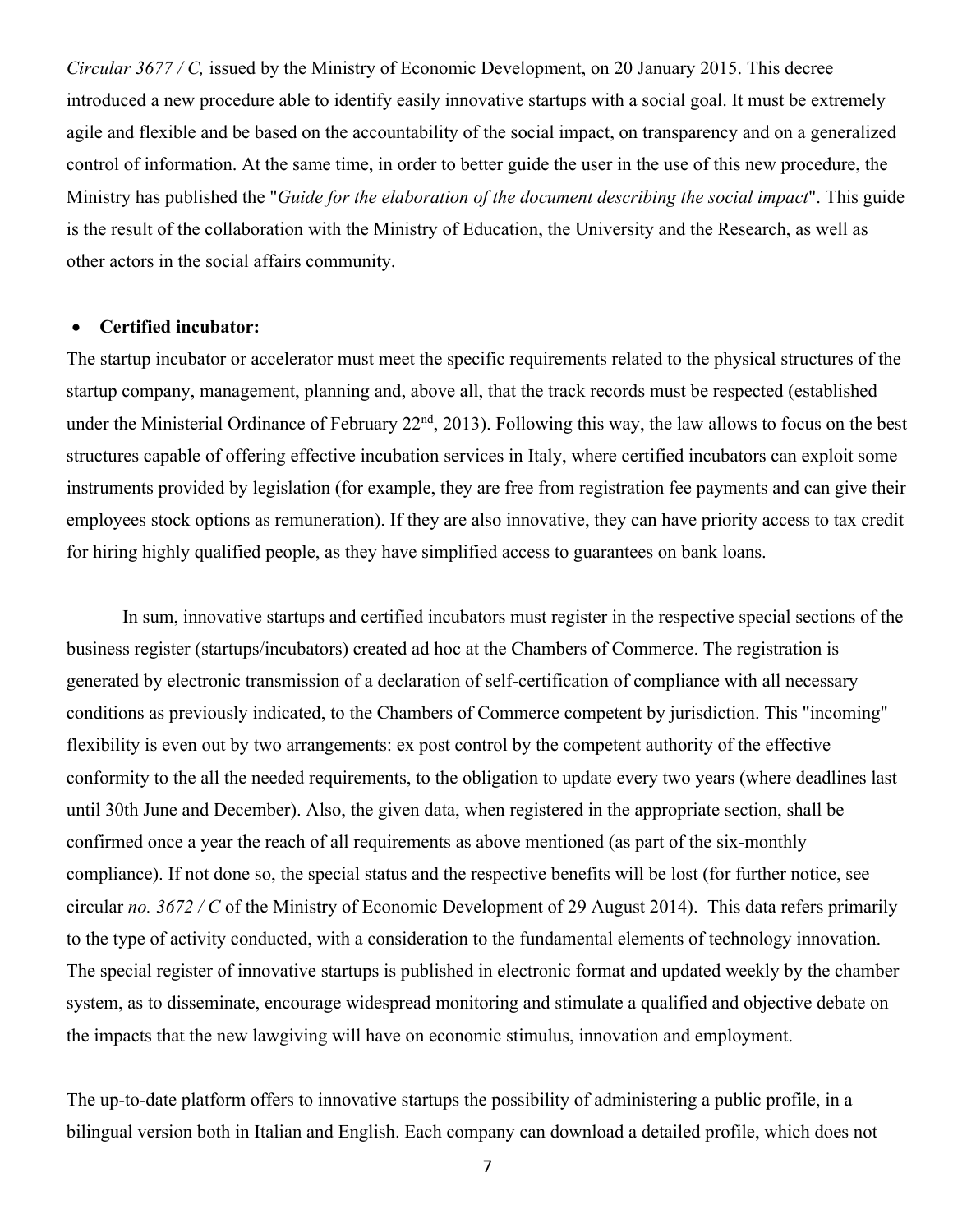only include the data already available, (updated weekly), in the register of companies (salient facts such as corporate purpose, location, main sector of the sector and operating activities, number of employees, capitalization, value of the production), but also provide a broad range of more detailed information on the development phase of the business, characteristics of team members, type of products and services offered, financial needs, capital raised and target markets. Once the legal representative of the Firm has validated the data provided, using an online procedure (link to the guidelines), the data themselves are available to those who visit the public profile of the company. Profiles must serve as a digital showcase for innovative startups: they can be read by more traditional companies fascinated in creating a partnership [based on innovative ideas] and by international investors looking for interesting innovative opportunities matching their investment strategy and pay-off programs.

As far as the implementation of the "factual policy" is concerned, the normative corpus on startups arranges structured monitoring and evaluation systems for this recent policy. The Minister of Economic Development shall submit an annual report to the Italian Parliament on the impact of these legal actions.

On 1 March 2014, the Minister of Economic Development discussed the first "*Annual Report to Parliament on the Start-up Law*". This provided analysis' results which had been carried out by the Monitoring and Evaluation Commission (established by ministerial order approved on 31 January 2014). The first report was followed by the second one, published on 16 December 2015. The Ministry of Economic Development is also making an extensive awareness-raising effort to track evidence of the policy's effects on innovative startups and spread it to the community. Furthermore, is to note also how the National Institute of Statistics (Istat) has elaborated a dedicated page on its website with the aim of sharing the raw data collected, as part of the policy, in an open and fully editable and transparent format.

## **1.2 Corporate Governance for innovative startups**

One of the first decision to be taken when deciding to initiate a startup venture is the legal company structure. It is possible to choose any of the for-profit corporate types governed by the Italian civil code to this aim, *i.e.* under the form of a partnership such as "*società di persone*: *società in nome collettivo, società in accomandita semplice"*, or of a *capital corporation* such as "*società in accomandita per azioni, società per azioni, società a responsabilità limitata and società a responsabilità limitata semplificata"*.

Amongst corporations, a limited liability company is the corporate type that is considered more appropriate and efficient by the majority of the players. This type of company may be incorporated with a shareholding capital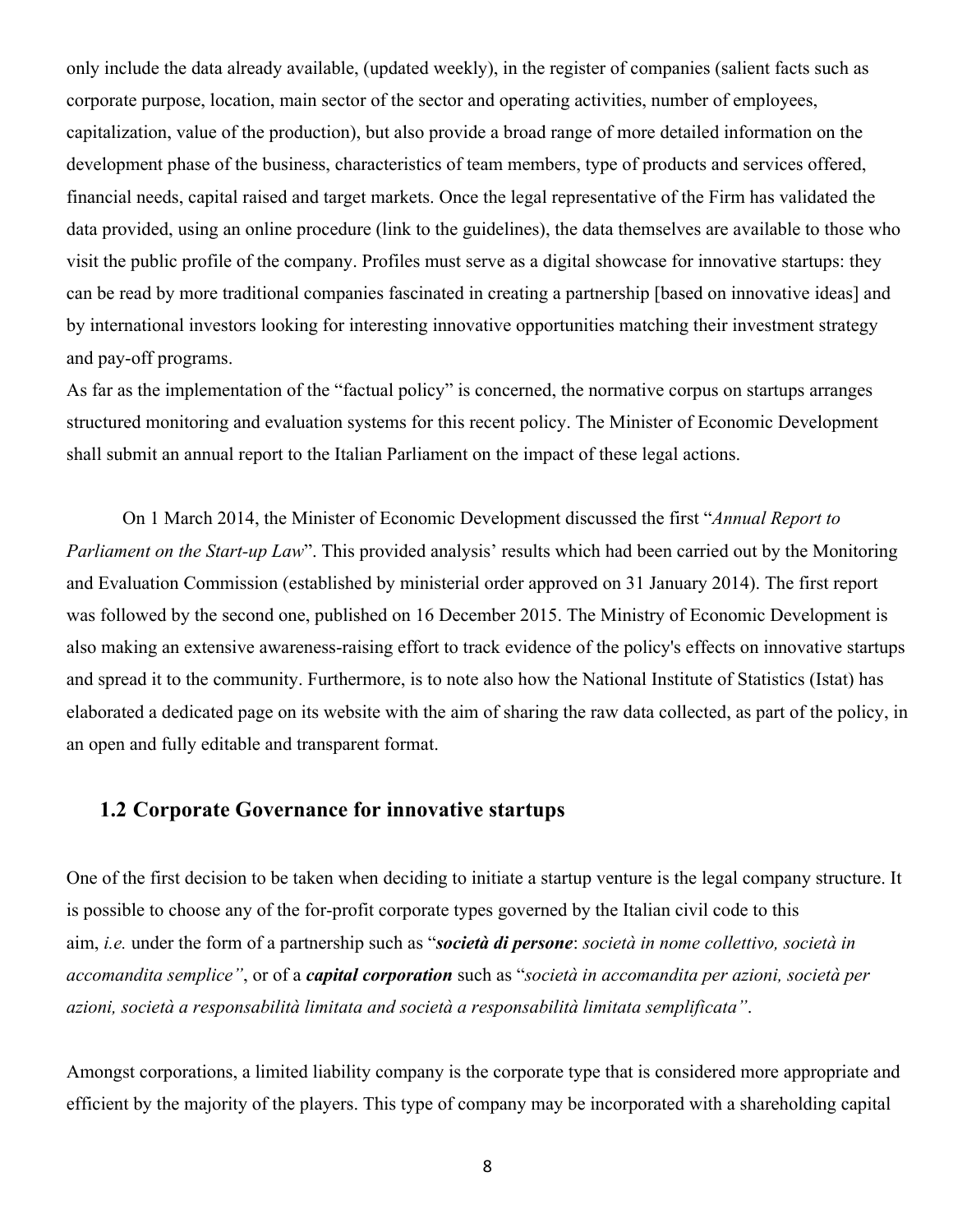ranging from EUR 1 (in case of "srl semplificata") to EUR 10,000 (in case of "standard srl") and it usually ensures a greater flexibility in terms of corporate governance.

On the contrary, a joint-stock company requires a minimum share capital of EUR 50,000 and, *inter alia*, the mandatory presence of a Board of Statutory Auditors for fulfilling supervisory duties. While the Italian Civil Code provides for the general body of law governing corporate matters, innovative startups are subject *to Legislative Decree no. 179/2012* which sets forth a set of specific rules partially deviating from the provisions of the Italian Civil Code on limited liability companies. Such rules refer to equity loss provisions, the creation of different stock classes having different voting and patrimonial rights; public offering and transactions on its own stocks; on issuance of alternative equity instruments in favor of company's employees/directors (so called "work for equity").

## **1.3 Advantage for startups**

The measures which will be described as follows, apply to innovative startups for 5 years after being founded:

- 1) Possibility of constitution and subsequent amendments to the articles of association through a standard model with digital signature (Article 4, paragraph 10 bis of the *Investment Agreement*). In fact, innovative startups and certified incubators can draw up the social contract and its amendments too, using a typedstandard model along with a digital signature, similar to what already exists for network contracts. The statute and its amendments are concluded and based according to a uniform model adopted by the Ministry of Economic Development and sent to the competent business register office;
- 2) The reduction of bureaucratic formalities and commissions, which unlike most companies, innovative startups are exempted from stamp duty and taxes for compulsory registration in the business register, as well as for the payment of the annual fee due to Chambers of Commerce. Furthermore, as explained in *circular 16 / E,* issued by the Italian financial administration on 11 June 2014, the exemption from these fees could be interpreted as a general exemption, covering all actions taken by the innovative startups after their Constitution and subsequent amendments to the articles of association by means of a standard model with digital signature (registration in the commercial register, such as incentives for capital increases). In other word they are exempt from paying annual fees for chambers of commerce and other registration fees and revenue stamps normally due to the commercial register at the time of sending communications;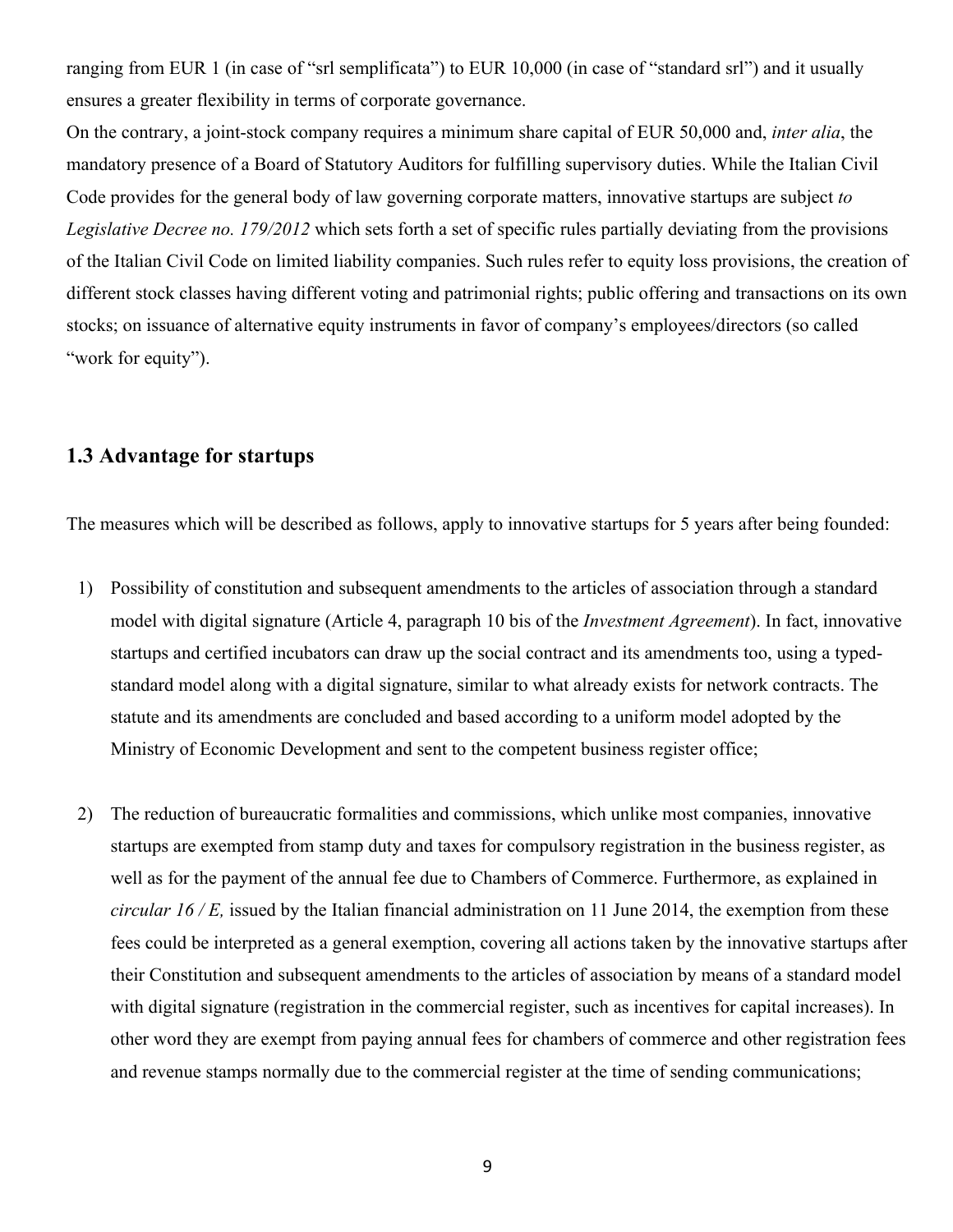- 3) Flexibility in business management: the most imperative exemptions are envisaged for innovative startups formed with the name of Srl (the equivalent of Ltd.), for which it is authorized: possesses specific rights (like categories of shares that do not grant voting rights or which grant such rights on conditions that are not proportional to the shareholding) the possibility of carrying out transactions on own shares; the possibility of issuing financial tools usually offered to the public of capital share. In other words, all innovative startups can create categories of shares with specific rights (for example, categories of shares without voting rights or whose voting rights are not proportional to the share capital, and so on). It can be said that many of the previously listed measures involve a radical transformation in the financial structure of S.r.l, approaching as S.p.a. (the equivalent of an Inc.);
- 4) Exemption from obligation of companies reporting systematic losses: during the beginning of the operations, innovative and high-risk companies may suffer losses. If the available capital is not sufficient, the losses can have a direct impact on the company's net worth capital (Patrimonio Netto). When the losses result in a reduction of the capital greater than 1/3, the shareholder meeting must decrease the capital in proportion to the losses estimated the following year. Innovative startups can benefit of a delay of 12 months, during which the capital can be diminished in relation to the losses. While joint ventures are assumed to reduce capital for the next fiscal year, new businesses can do so for up to two years after suffering these losses. In a nutshell, in the event of systematic losses, the innovative startup benefits from a one-year grace period to cover losses exceeding 1/3 of the share capital (two-year deferral periods);
- 5) Exemption from the rules on shell companies: rules on non-operational shell companies that normally report a loss, do not apply to startups. This legislation provides for the allocation of a fixed minimum income on a flat rate basis. These exceptions to common regulations allow startups to complete the startup phase and recuperate from the losses incurred in the period of their growth;
- 6) Exemption from the obligation to carry out the compliance visa for VAT credit offsetting (Article 4, paragraph 11 of the Investment Agreement). The ordinary rule that makes it obligatory to have a compliance visa for VAT credit compensation might result in being a disincentive for using horizontal compensation. With an exemption of up to  $\epsilon$  50,000, innovative startups can benefit from significant liquidity advantages during the delicate phase of investing in innovation;
- 7) Tailor-made labor law: innovative startups must comply, with some exceptions, with the discipline of fixed-term contracts defined by *Legislative Decree 81/2015* (so-called "*Job Act*"). Innovative startups should hire an employee with a fixed-term contract for a maximum period of 36 months. However,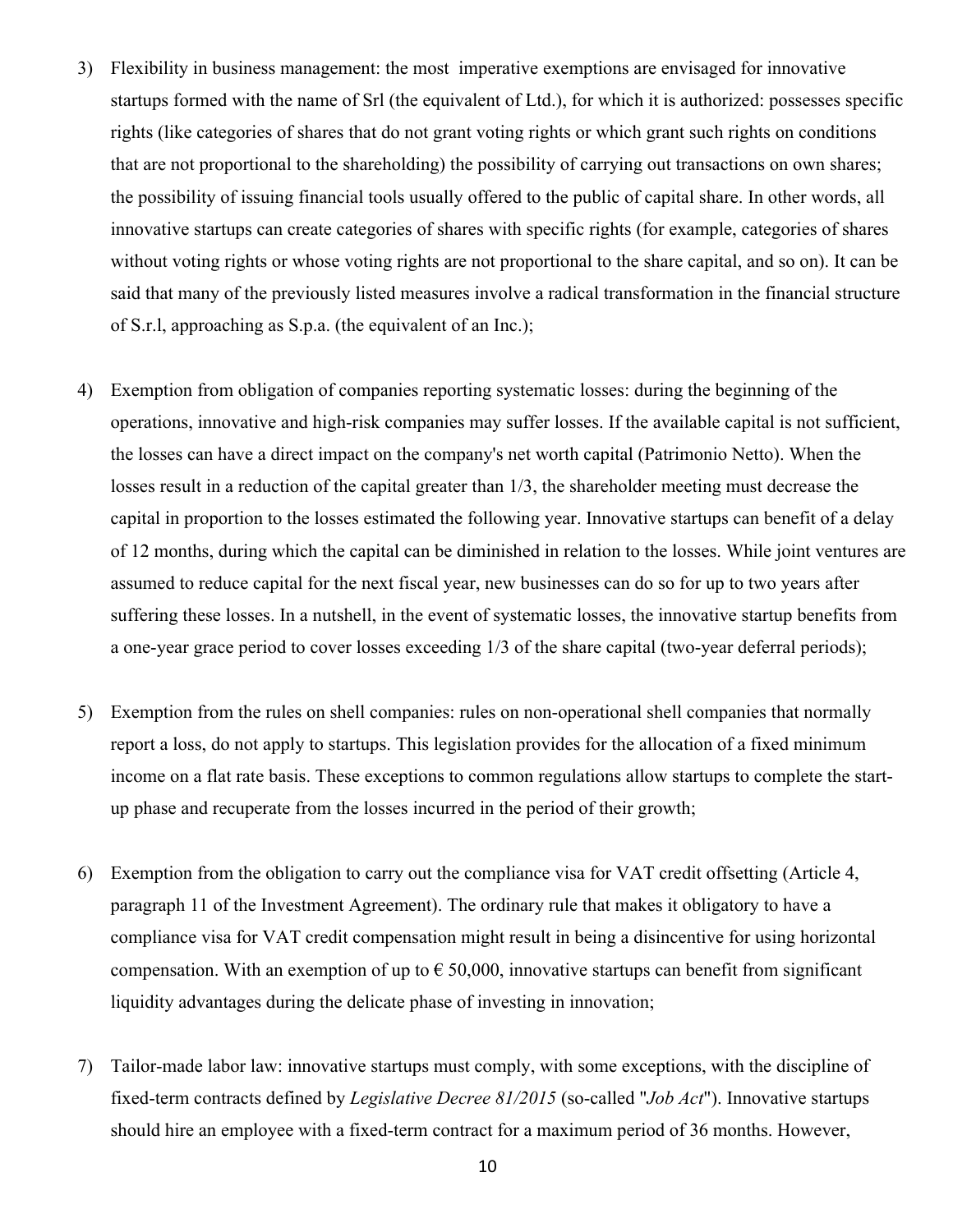throughout this period, without respecting the provisions of Job Act, innovative startups can hire staff with fixed-term contracts, of any duration, even very short, renewable as many times as they wish. After 36 months, the contract can be renewed only once, for a maximum period of 12 months, i.e. a total working time of 48 months. At the end of this 4 years period, generally characterized by a high commercial risk, the fixed term contract becomes indefinite. Also, exceptionally, innovative startups with more than 5 employees are not required to maintain a legal relationship between CDD and CDI;

- 8) Flexible remuneration system: the remuneration of innovative startups workers, can have a variable component linked to the efficiency or to the profitability of the company, or to the productivity of the employee or the interaction among employees' team, or other production, performance targets and parameters agreed upon by the parties. Collective agreements can establish, even at decentralized levels, special criteria for the definition of different minimum wages and rules for the management of employment relationships;
- 9) Compensation through stock options and work for equity scheme (Guide; Model with comments): to retain their managers, employees and suppliers, (lawyers and accountants), startups and incubators can offer them capital shares in addition to their remuneration. The income from these financial instruments is deductible for tax and fiscal purposes. In other words, innovative startups and certified incubators can use tools like stock options and work towards action plans on even better terms than large publicly traded companies;
- 10) Tax credit for the recruitment of highly qualified personnel (valid for recruitment from 31/12/2014): granted to innovative startups and certified incubators a priority access to benefits when hiring highly qualified staff. These benefits consist in a tax credit equivalent to 35% of the total cost of the company for the permanent employee, even with an internship contract, during the first year of the new employment relationship;
- 11) Tax concessions for corporate and private investments done by startups companies made by individuals. They can benefit of a 19% tax credit up to a maximum investment of EUR 500,000. If the startups are made by legal entities, they can benefit of a 20% tax reduction up to a maximum investment of EUR 1. 8 million. This was valid for the years 2013, 2014, 2015 and 2016 (implementing decree). These incentives are valid either in the case of direct investments in startups, as well as in indirect ones. The advantages of the tax are higher if the investment involves startups with a social vocation or which operate in the energy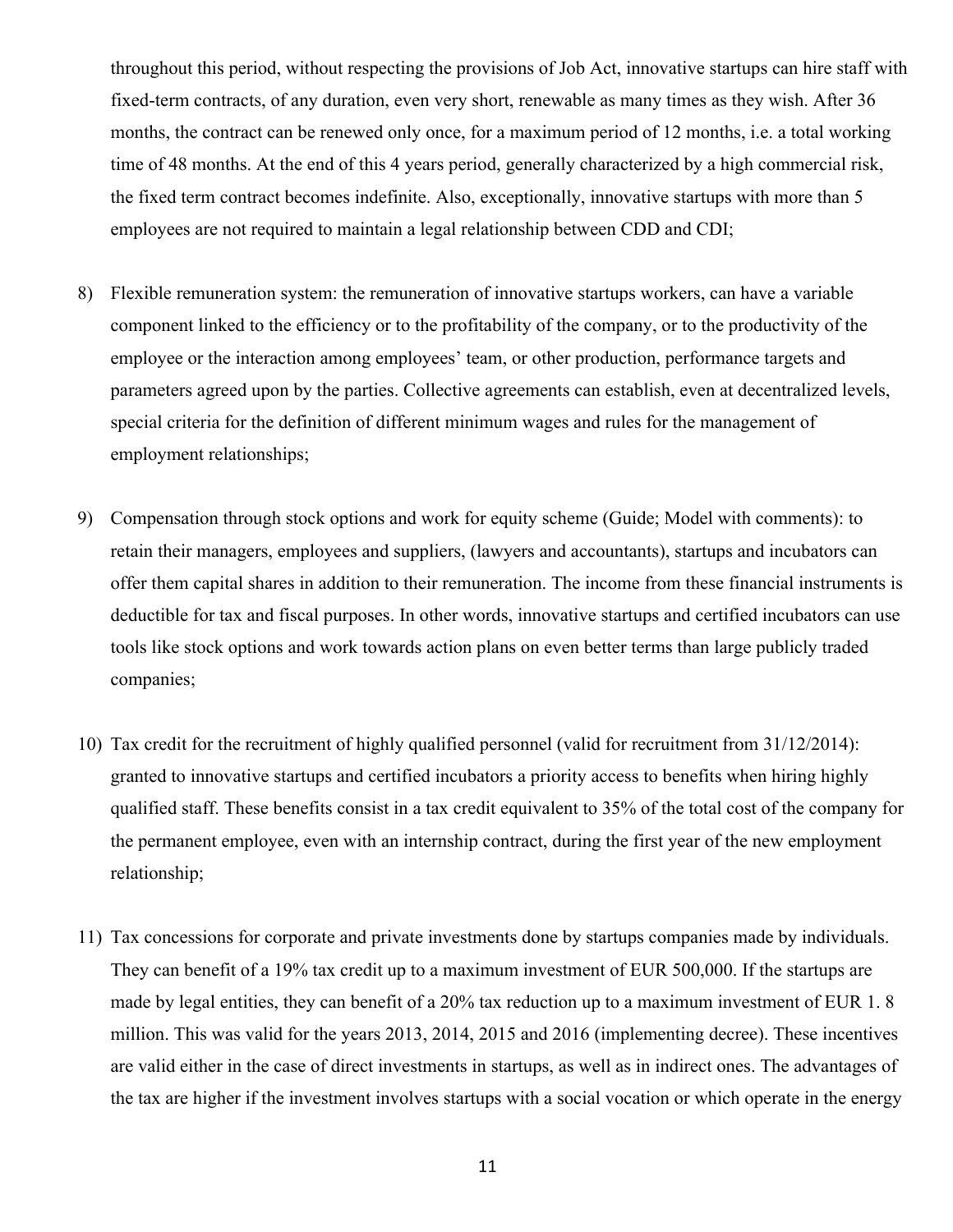sector. In this case they can benefit for a 25% the tax credit for individual companies or 27% tax deduction for legal entities;

- 12) Crowdfunding: in July 2013, CONSOB, equivalent to SEC2 in the United States, published a "*Regulation on the raising of risk capital by innovative startups through online portals*". With this being published, Italy became the first country in the world to have a defined discipline based on equity crowdfunding, and allowing innovative startups to raise their capital, both domestically and abroad, through certified portals. As regards collective capital financing, one can say that the aforementioned decree-law "*Investment Compact*" has led to three important and crucial modern innovations: a) innovative SMEs can also benefit from the instrument; such as CIU and other companies that invest mainly in startups and innovative SMEs; b) an evolution that allows portfolio diversification and risk reduction for retail investors; c) by renouncing the ordinary rules, the sale of shares of innovative startups and SMEs is dematerialized, decreasing the respective costs, with a view to fluidizing the secondary market;
- 13) Quick, simplified and free access for new innovative companies and certified incubators to the Central Guarantee Fund. A government fund has been created in order to support the access to credit through guarantees on bank loans. The guarantees cover 80% of bank loans up to a maximum of EUR 2.5 million and are granted according to a simplified and rapid procedure;
- 14) More specific support is given to the internationalization process provided by the Italian Trade Agency ("ICE"), including assistance in legal, commercial and tax activities, including real estate and credit sectors. Furthermore, innovative startups can benefit from free participation in a selection of international trade fairs and events, as well as international initiatives to promote matchmaking with potential investors. The Agency has issued a "Startup Service Card", which allows for a 30% reduction in its support services;
- 15) "*Fail Fast*" procedure: the aim of this measure allows the entrepreneur to access, in case of failing, a special "light" settlement of over-indebtedness crises process;
- 16) Special visa policies for beginners launched in June 2014, *Italia Startup Visa* (ISV) aimed at non-EU entrepreneurs who are interested in creating an innovative startup in Italy. Thanks to the ISV procedure, talents from all over the world can request a one-year self-employment visa, renewable free of charge after expiration date, if and when the startup is operational. The process is results in: a) being fast and free: does not take longer than 30 days; b) it is a centralized process: despite it is based on an expert's committee of Italian representatives of the innovation system, the Ministry of Economic Development is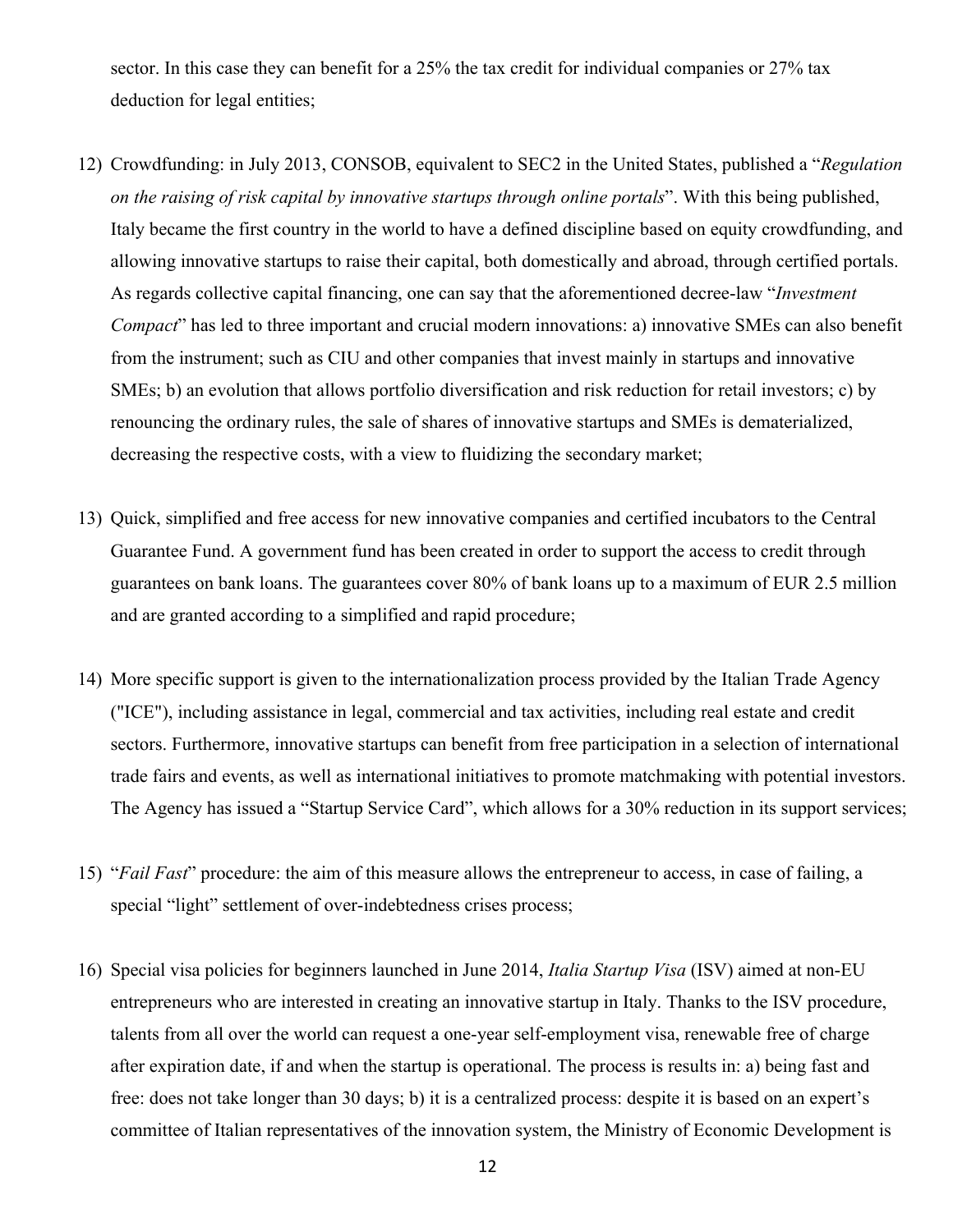the only point of contact for the candidate; c) it is carried out completely online and all documentation can be sent in Italian and English, as it is completely bilingual.

## **1.4 Financing the project/startup**

To finance the project/startup, the entrepreneur can rely on different strategies, such as crowdfunding, venture capitalists, seed investors, business angels and public tenders. With crowdfunding, venture capitalists, seed investors and business angels their basic strategy is enter into company's equity as shareholders. In the crowdfunding, startuppers have the opportunity to decide different campaigns and in fact there is not just only the equity strategy, but there are also possibilities to rise money by donation or reward (giving a present to people who give capital, for example giving merchandise). For crowdfunding there is also the opportunity to choose a lending campaign, so people who put capital are not in equity.

With venture capitalists, seed investors and business angels, sharing the company equity, the decisions making process and strategy setting of the startup have also to be shared. In this case is very important to get aligned on investors' exit strategy upfront, both in principle and quantified criteria. This way the startuppers are prepared to properly plan such an exit by in order to take their shares back when the exit agreement is mature and obviously repaying the capital received, plus the agreed yield.

With public tenders the situation is a little different because everything depends from the requirements of the announcement.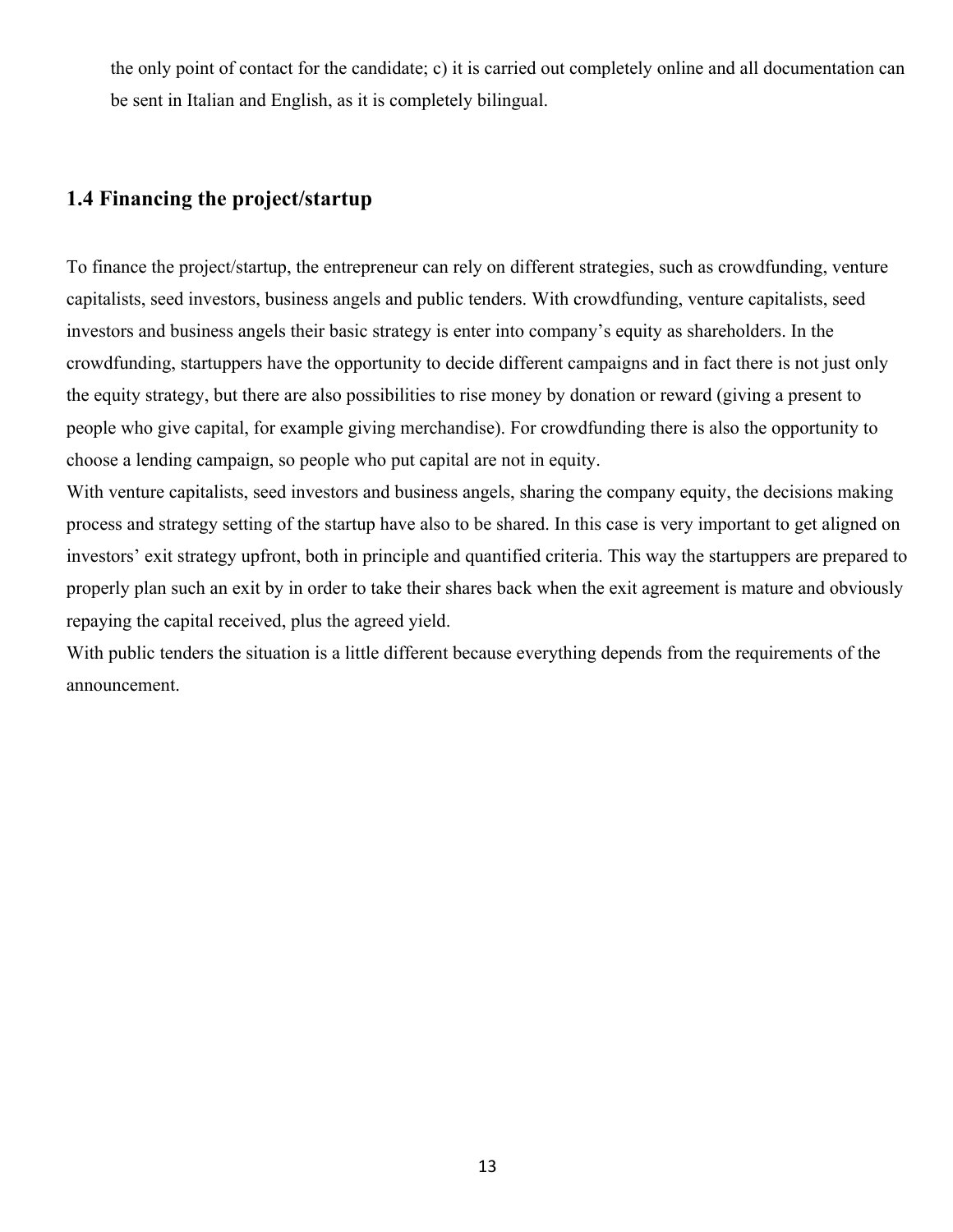## **2. Overview on Europe**

#### **2.1 Innovative startups in Europe (common law vs. civil law)**

The legal format and requirements among different countries, around the world, are generally split into two main groups: common law system and civil law system. Around 150 countries are adopting the first system, while around 80 countries are adopting the second category and they are considered common law countries. However, if we look at the number of firms adopting the common law system, we can say with reasonably certainty that it is the most widespread in the world.

The most important difference between the two systems is that in common law, the most relevant fact is the "case law" (in the form of published judicial opinions), while in civil law "codified statutes" prevails. These systems are, however, not as straightforward as they might seem. In reality, many countries adopt a mixture of features from the two systems. In fact, we have to say that the main differences between these common and civil law descend from their historical underpinnings.

The earliest origin of the common law system can be traced back during the English monarchy, because in order to be able to administer justice, it was used to publish formal orders called "*writs*". However since "*writs*" were not enough to cover all the situations arising over time, courts of equity were, thus, created. The courts used to hear all the laments, and then they tried to find out proper solutions, basing their judgements on equitable rules taken from many sources of authority (such as Roman law and "natural" law). The process to achieve the judgement and the final results were aggregated and published, in this way courts, could in any moment, consult previous decisions and apply them to their current cases. The common law started following this path and year by year has undergone changes.

In the other European countries, however, civil law had its origins back to the code of laws issued by the Roman Emperor Justinian around 600 C.E. Legitimated legal codes with roots in these rules (or others) then developed over time in different countries, producing similar legal systems, each with their own rules.

In a nutshell, the main difference between the two traditions can be find out in the source of law and in the role of judges. In fact, in civil law system, the main considered tool is the legislation as the primary source of law, while in common law system, judges play a key active role by setting legal precedents.

Of course, the two systems include also a different approach to the business handling. In fact, usually, in the past, commercial agreements, signed in civil law regime, were quite short and concise, using general terms (since there was no need to rephrase codified law). On the contrary, in common law countries, however, their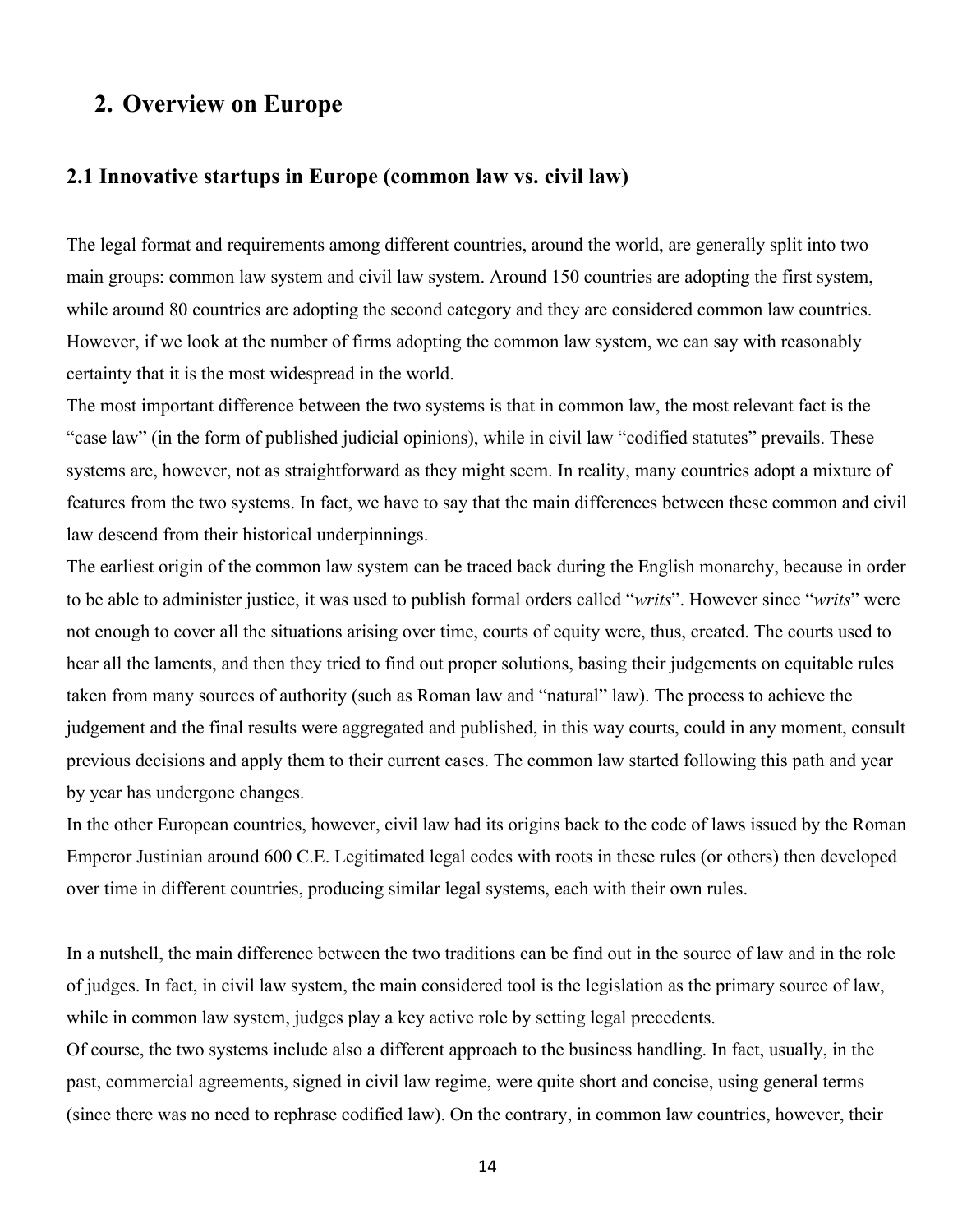equivalent counterparts are lengthier and more detailed, and contracts contain a very detailed description of the intent of the parties, legal definitions, etc...

Moreover, resolution of commercial disputes differs between civil and common law traditions, with an inquisitorial model at first, and an adversarial one in the last.

Before deciding to start a business, approaching to any legal system, we need to consider that a lot of countries, actually, have legal system including aspects of both civil and common law structure.

For example, even in England where the common law system took place, and where exist a lot of court rulings that can influence own business, there are also a lot of written statutes influencing this area. At this regard, it is worth mentioning, as an example, the Companies Act published in the 2006, that is the longest legislation document in the UK, whose objective displays the civil law spirit of codifying in details laws. Establishing or expanding a business in other countries different from the one in which the business itself started, is a challenging opportunity and, apart from capturing eventual good circumstances, facing with different legal approaches can be a very difficult exercise. This is one of the reasons why, before taking any business decision involving the setup location, it is crucial to understand the key differences between the two systems.

However, despite these two different legal systems, an EU citizen could:

- Start his own business (including as a sole proprietorship) in any EU country, independently from the use of common or civil law;
- Start a branch of an already working European company that is already registered in an EU country.

However, in order to value where to start a business, it is important to take into consideration not only these legal rules, but also other conditions that, being different from a country to another one, might provide differences in terms of opportunities or obligations.

For sure, the EU stimulates all countries to reach certain goals, with the primary objective to help developing new businesses and boost Economy, through simplified procedures including:

- Company creation in not more than 3 working days;
- Costs less than EUR 100;
- Complete all procedures through a single administrative body;
- Finalize all online registration rules;
- Register a business online in another EU country.

At the 2006 Spring Council, national governments decided for a bunch of simplifications, in order to be able to start a business very fast and reasonably affordable, cost-wise, across all Europe.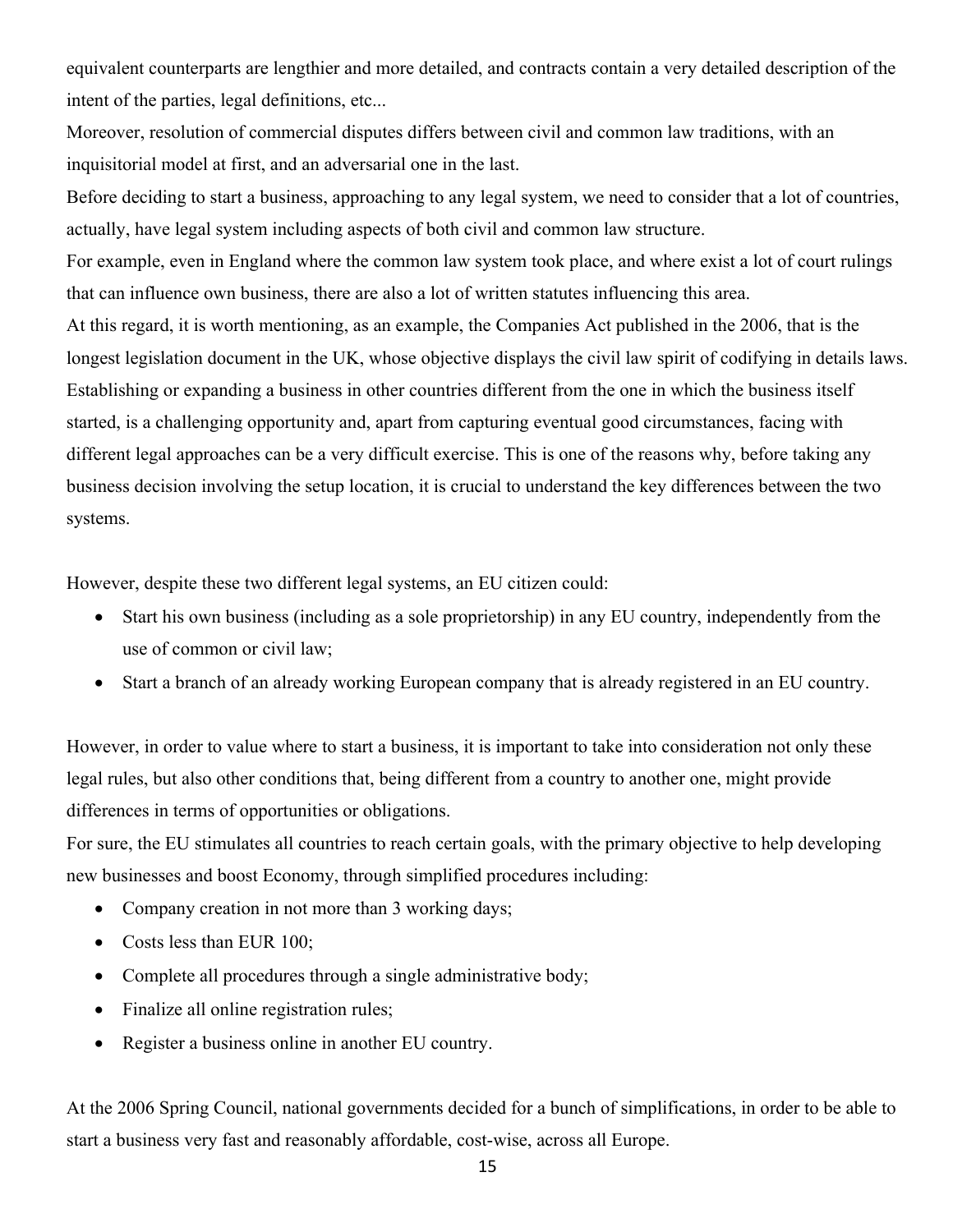Anyway, after making the decision on where to start the business, there is "no free lunch" and the most important thought, on how to sustain the startup, is to understand how to finance the idea. Nowadays, there are a lot of European funds offering different technical forms and structures to finance the startup businesses, thus it is necessary to evaluate the best financing tool matching the needs.

There is also available a European partnership platform dedicated to startups with the objective of supporting to start and develop of the new business.

There are a lot of opportunities to receive support from EU, i.e. **solvy.it** is an online problem-solving network where EU Members of different countries put their effort together to find solutions against any possible misapplication of local country rules, by public authorities, without legal proceedings. There is a SOLVIT center in all EU Member States (as well as Norway, Iceland and Liechtenstein). They are part of the national administration department and have the objective to present real solutions to the problems arising within tenweek time. The use of SOLVIT is, good news, free of charge.

In order to be able to have visibility of own ideas with the final objective to arise funds, the project has to be registered on the European investment projects portal, that is normally visited by potential international investors.

Another opportunity is represented by the Startup Europe Partnership (SEP) created by the European Commission in 2014: it *builds* network bridges between European startups, educational institutions and investment communities. This is a very important instrument to facilitate the activities aiming at raising funds and overcoming possible language barriers and, as result, creating a common unique environment and neutralizing the risks of keeping projects at a much too local framework of mind.

The Startup Europe Partnership (SEP) is the first open platform with primary focus on helping, developing and sustaining European startups through the possibility to raise funds internationally.

This is one of six actions for web entrepreneurs defined in the Entrepreneurship Action Plan 2020. SEP works for increasing the creation of startups and making them become global players able to create real job opportunities.

## **2.2 Comparing different National Systems**

#### **UK**

The UK is currently passing through a particular period because of its exit from the EU: the so-called Brexit. The UK decided to exit the EU on 31 January, but the transition period will last until the end of 2020. During this transition, EU legislation continues to apply to the UK.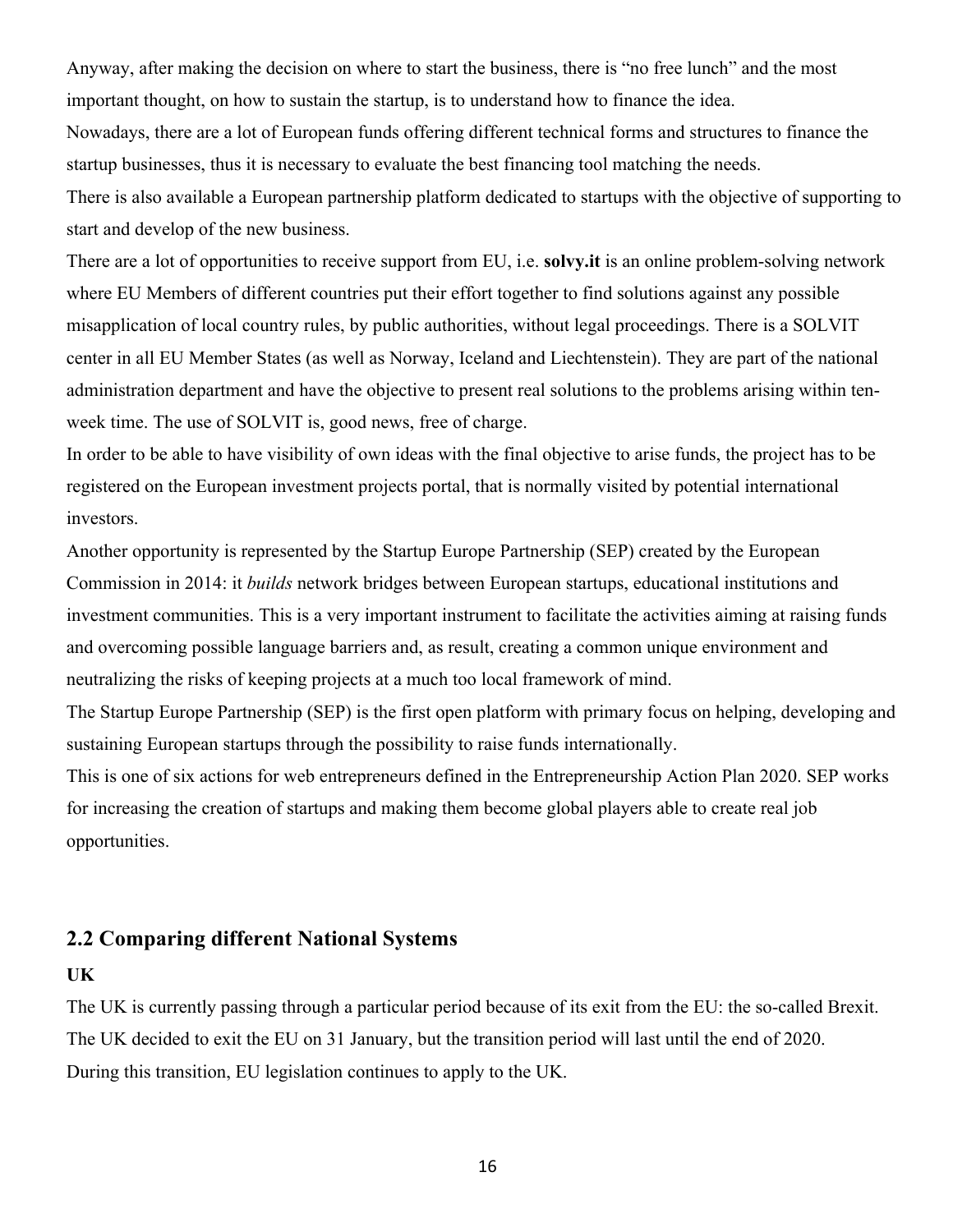It is not easy to forecast what it is going to happen at the end of this period since, the position after the end of 2020, depends on the results of the ongoing discussions and negotiations for a free trade agreement between the EU and the UK.

The EU wants UK to accept the duty, to maintain the alignments between the UK law and EU one, thus it is mandatory to obtain a tariff elimination agreement. At the moment, UK does not accept...

To increase the complexity of the situation there is also the fact that under the Withdrawal Agreement, Northern Ireland will be different from what is in the rest of the UK. After this transition period we are going to have in Northern Ireland many measures taken by EU on single market and customs union in addition to the EU rules on state aid and on the value added tax (VAT) law.

It has been decided that for trade and customs purposes it is settled a "border in the Irish Sea", although the UK / EU Joint Committee decides on specific arrangements for imposing customs duties and controls on goods that enters Northern Ireland from Greater Ireland.

Important to say is that UK is the union of four countries and three independent legal jurisdictions: England and Wales, Scotland and Northern Ireland. Each of the three jurisdictions has their own legal system, although they are similar in many aspects. In fact, the legal systems of England, Wales and Northern Ireland are funded on customary law, while Scottish legal system is based on a mixture of civil law and unmodified customary law. After becoming aware of the legislation of the place where basing the business, it is necessary deciding the legal entity:

- Sole trader: where one person owns and run the company having taken limited company
- Private or public: where the business is a separate entity from its owners
- Limited liability partnership (LLP) with two different patterns.

Once decided legal entities you have the opportunity to

apply for an initial government guaranteed loan of £ 500 to £ 25,000 to start or grow your business.

This can be considered the first difference in a business loan, since it is an unprotected personal loan.

In order to be eligible to apply for the loan, it is important to match every single condition listed below:

- a. Living in the UK;
- b. Age has to be 18 or older;
- c. The started up in UK has to be run for a period inferior to 2 years.

The key feature of this loan is that it has no registration costs or early reimbursement fee, in fact, it is guaranteed by the government, and the cost is a fixed interest yearly rate of 6% and, eventually, the loan can be repaid over a period of time going from 1 to 5 years.

If the one who has the business idea, is a foreigner, then there is the opportunity to ask for an Innovator *visa*. This kind of Start-up Visa is, however, dedicated only for an early-stage, or high potential entrepreneurs who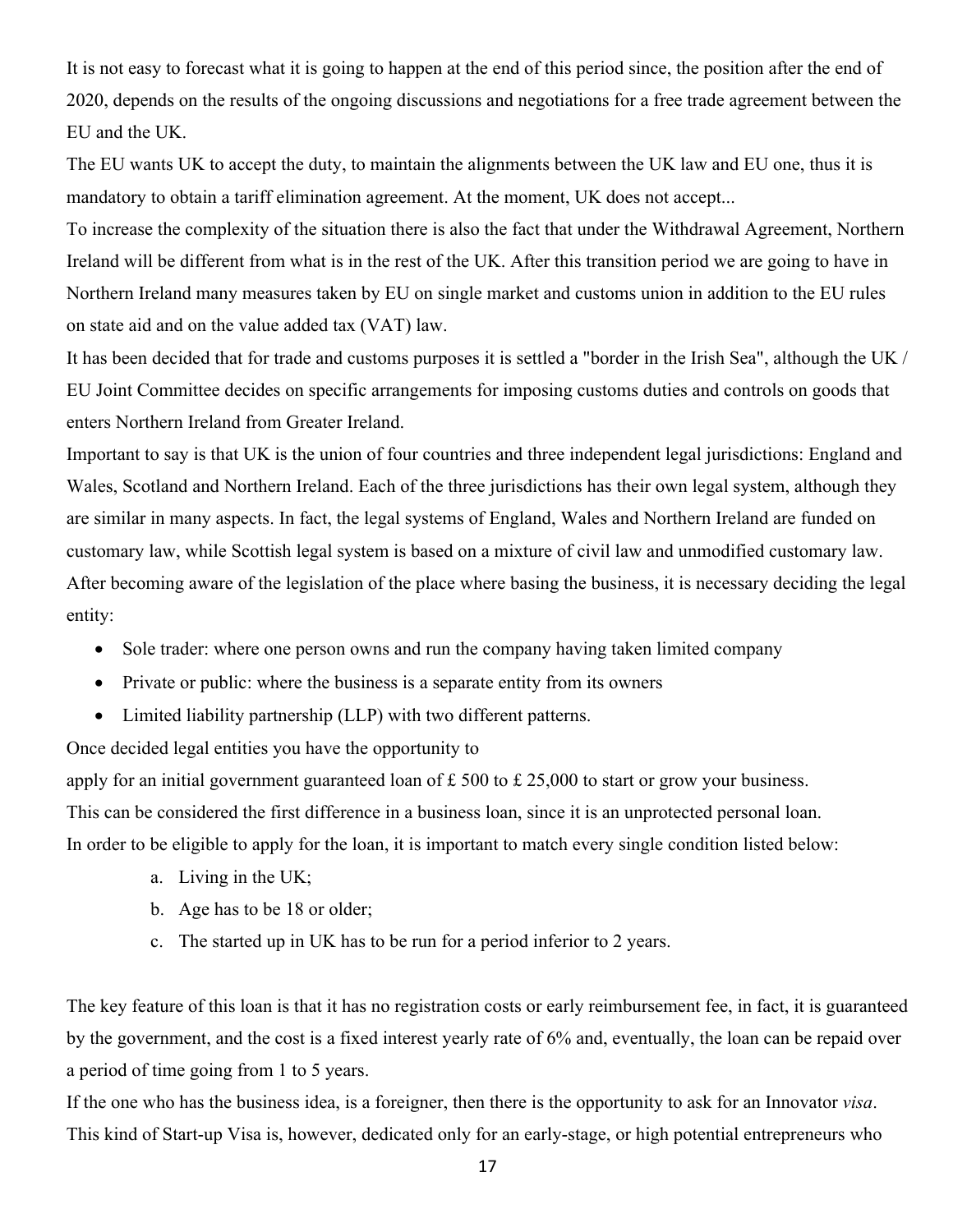have decided to start for the first time a business in Britain. It is possible to apply for a UK Startup Visa only three months before to travel. The answer for the acceptance of the application, can be received, at the shortest, three weeks later. This kind of Visa last for the first two years, then the Innovator Visa can be asked, for the three following years and then, for indefinite live in UK.

In order to be eligible for startup Visa all the below requirements have to be fulfilled:

- Age older than 18 years;
- The business or business idea must be endorsed by an approved body;
- English language requirements.

#### **GERMANY**

There is not so much difference, between Germany and Italy, for the asking of facilities related to startups. It's difficult to think about that, since just in Berlin, throughout 2017, 117 companies have been started. Also, throughout 2018, 122 startups succeeded to rise capital from investors. Why so many startups in just two years? Berlin has developed a very favorable economic environment which attracts entrepreneurs, investors and other figures that revolve around the startup economy. Moreover, Berlin is a city where living is quite pleasant, and services work very efficiently. It is an international city and very open to welcoming anyone: a fifth of the Berlin founders are foreigners, the business language is almost always English. There is an endless offer that is always at the forefront in terms of culture, entertainment and information. In addition, the infrastructures are efficient and at everyone's reach: coworking spaces, means of transport, services and a galaxy of associations representing the various interests linked to the world of startups. The startup environment is also very organized and interconnected: those arriving from outside quickly enter the suitable environments to obtain information and support. Even in the digital capital of Europe, word of mouth remains the main tool for solving problems in daily management, as evidenced by initiatives such as Digitally, a group of Italian entrepreneurs and professionals in Berlin, that has already been discussed in Startup Italia.

The business spectrum is dominated by companies offering services, among which the most represented and recipients of the largest share of investments are e-commerce activities (1,362 million in the first half of 2017): some ex-startups of international fame are part of it like Delivery Hero or Zalando, and the European branches of some American companies, like Houzz.

The absolute prevalence of services undoubtedly depends on the fact that Berlin is not surrounded by an industrial or manufacturing district like the cities of the former West Germany or Northern Italy. There are universities and research institutions broadly recognized as center of excellence, which have attracted a large number of activities in the software & analytics, fintech, health and media sectors.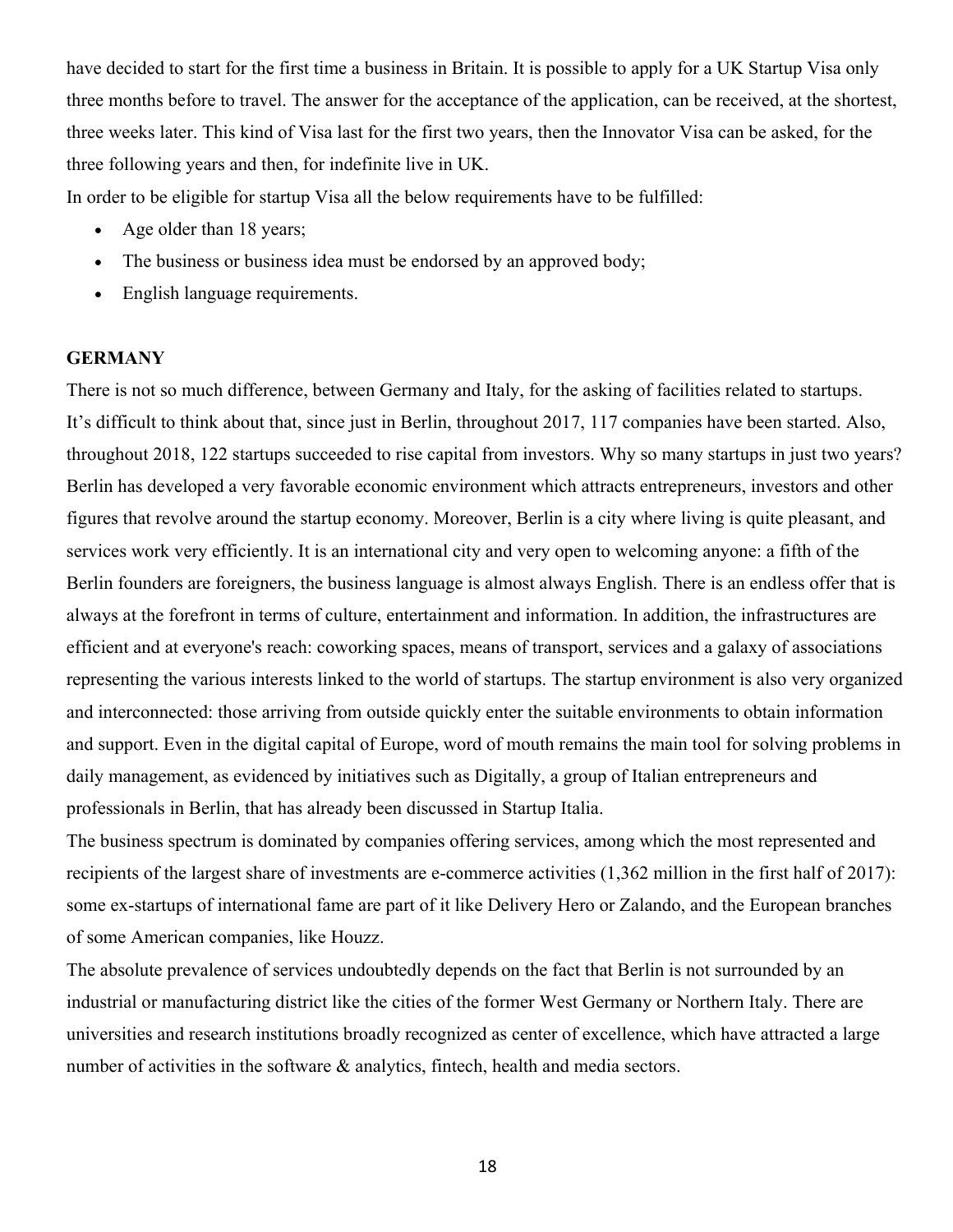## **3. The case: "Pasta lab"**

#### **3.1 Why?**

"Past lab" is a startup aiming to operate in Italy in the gluten-free sector. The reason for such an industrial choice derives from a market analysis, the outcomes of which highlighted that this sector is not only a growing industry but brings quite a great opportunity for expansion and diversification. Actually, it has been chosen to carve out a segment that really does not exist, by working a lot on the brand identity, in order for product not to be classified as a niche one, but as a product accessible to everyone, including gluten intolerant ones, of course. In other words, by applying a marketing approach alternative to the one currently followed, the scope of Pasta Lab is that of offering not just a niche option for those impacted by gluten-intolerance, but to anyone, leveraging on healthy lifestyle. In this way, Pasta Lab aims to maximize the customers base. Eventually, in time, Pasta Lab will transition from a mere product range to a full-fledged acknowledged Brand.

The innovative character of Pasta Lab also resides in the state of the art technology used for the production of the gluten-free products offered to the customers, capable of combining the needs for healthy products with the most recents outcomes offered by research and development in the organic food and beverage industry, in view of offering a variety of products which may offer a complete alternative to those currently present in the market. Not just a niche product and for certain products themselves, but an actual change in the offer of organic products. In order to achieve those target, Pasta Lab intends to start from a product which is currently unavailable, that is the fresh pasta.

### **3.2 The opportunity**

The business positioning aims to play within the food trade market where the challenge, yet the opportunity, would naturally be to run a competition race for product differentiation, price and creation of a recognizable brand equity (i.e. image, logo, communication, etc.). The market target segment is gluten-free. The strength of the project will be: news in the gluten-free market; brand appeal and experimentation on pasta dies and production processes; craftsmanship, speed of service and sustainability. The improvement and watch-out areas will be on: high number of market competitors; startup costs and high investments; product credibility and consequent lack of interest by non-celiac or gluten intolerant customers.

The market, however, will offer the possibility of using the digital means to increase sales, via e-commerce and delivery services. This will also give more visibility, however exposing to the risk of being labeled as a product exclusively for celiac people due to the prejudices that many people have towards gluten-free products.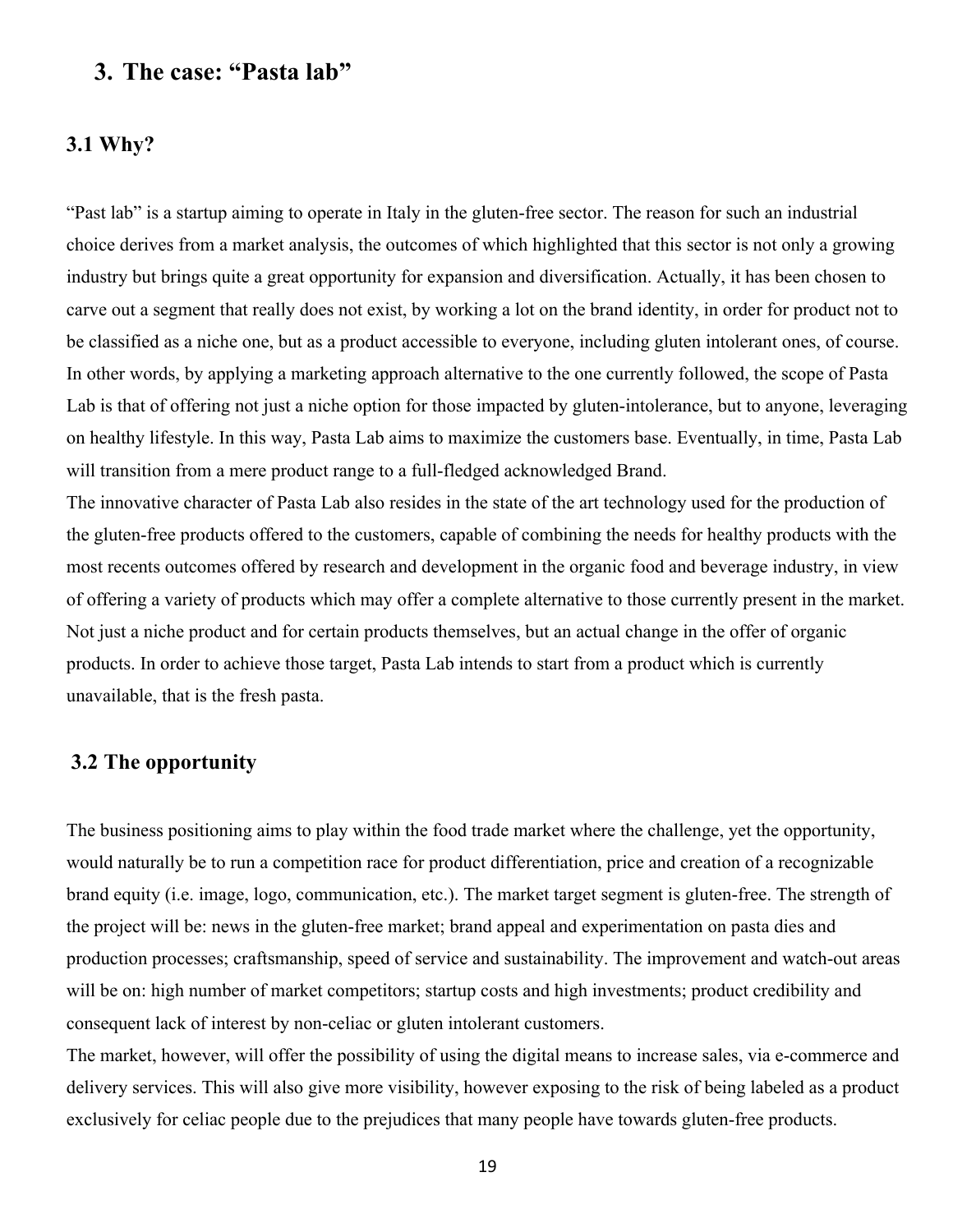The product range, underlying the Unique Selling Proposition, (USP) is based on offering fresh raw pasta in six different formats, including an innovative one, the certified gluten free and BIO. The flours that initially are going to be used will be: red lentils, chickpeas, sorghum, corn and brown rice, buckwheat and green peas. The main dies will be rigatoni, casarecce, tagliatelle, quadrelli, bigoli and paccheri. Customers can buy raw or cooked pasta by combining a sauce from the seasonal menu, among which there will be "cacio e pepe", Genoese pesto, truffle, amatriciana, carbonara and Bolognese ragu, just to name a few, and if they want , they can complete the pasta with an extra touch (eg chopped pistachios, buffalo ricotta). On the blackboard there will also be desserts such as tiramisu, chocolate tenerina, seasonal tart, and also drinks such as Coca Cola, chinotto, mandarinata, lemonade (100% Italian) and craft beers.

#### **3.3 The concept & the idea**

Pasta lab will be an express food of pasta, with operational and legal headquarter in Milan, Italy. The company's core business will be identified in the sale of fresh BIO gluten-free pasta and express first courses. There will be two sales channels for B2C: physical with the in-store take away, and online, thanks to the e-commerce platform. There will also be the B2B channel: the plan is to sell fresh pasta to other business (supermarkets, restaurants, catering services), giving the opportunity to these channels to try first the products and then to choose the one they like more. The express dishes and drinks will be offered in a seasonal menu, where it will be possible to choose the pasta die (eg Rigatoni of red lentils), including an innovative one, found only at Pasta lab, and combine it with the favorite sauce (eg. Bacon and egg). The entire menu, with the exception of some beers, will also be fully available to those suffering from celiac disease, guaranteeing maximum safety through certifications and daily internal checks. The kitchen will be open only for lunch from Monday to Saturday, from 12 to 15, and the pasta factory from Monday to Friday from 12 to 19 and on Saturday from 10 to 19. Pasta lab will not be just a simple pasta factory, but a real firm specialized in the food market and classified, as written before, as an express food restaurant. Pasta lab will be located in the center of Milan, because this location is optimal both for the quantity of offices and for the flow of target people throughout the day. Pasta lab is a novelty in the gluten-free market, because it is very focused on the Brand identity and on the experimentation of new dies, such that the new design of pasta with a patented die, that is going to be part of the recommended dish. The production is made in a sustainable and artisanal way. The challenge is to stand out among many competitors and make Pasta Lab appreciated through innovative marketing choices. Innovation is the winning proposition.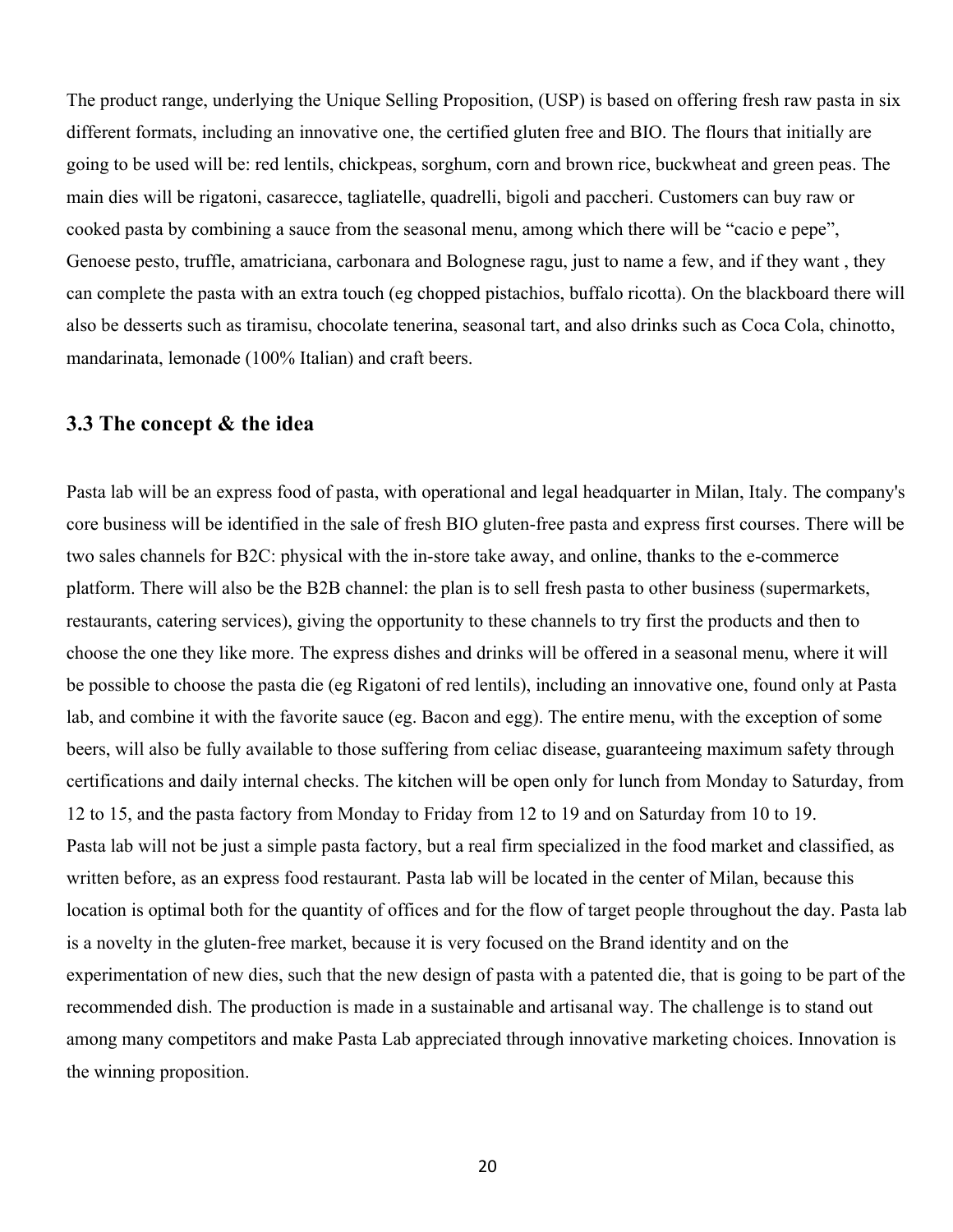Pasta lab will have a semi-automatic production chain, with the use of five extrusion machines, which will increase production capacity up to 100% compared to a single machine with higher hourly production. The most important goal, in addition to making customers happy, will be to reduce the environmental impact. It will be implemented a company policy based on the concepts of sustainability and zero waste through the use of recycled and / or compostable packaging. Sources of electricity exclusively coming 100% from renewable sources, thus eliminating the use of natural gas. Through a water purifier, the free distribution of aluminum water bottles, so it is also eliminating the use of PET bottles, which, going into aqueous solution, can cause problems for the environment and health of people. The zero wastes policy consequently means the donation of not sold products giving a hot meal to many people who cannot afford it, in Milan. Fresh gluten-free pasta is going to represent an innovative product, especially for its nutrients and because of gluten absence has positive effects on the intestinal defensive barrier. The selling strategy will include an innovative service such as: digital fidelity cards. Each product is going to have labels with QR code that guarantees the origin of the ingredients and the hygienic-sanitary procedures. People working in the company is going to be managed through a software that can be implemented with innovative APIs to prove the entrance at work with stamping a simple selfie. The business, all over the first three years, will move towards an industrial market, maintaining the same quality, expanding production and customer base, with the aim of becoming the reference point for gluten-free in Italy and abroad. The masterplan consists in devising a laboratory that can supply all points of sale, large companies / GDOs and also small customers, with the same product but done on a larger scale. Making Pasta is only the starting point of the project, the goal is to influence the whole world of Food  $&$  Beverage with glutenfree and bio products.

The pasta will have an estimated duration of maximum 20 days. It will not be easy to imitate the product since the recipes and doses will be protected by an NDA (Non-Disclosure Agreement) agreement with all employees. It could be that in the future partnerships or assign patents on innovative dies with other companies, will be established. Of course, there is always a risk that other companies will develop recipes to reproduce similar products, but for sure it is going to be very difficult to obtain the same textures and organoleptic quality, intrinsic to Pasta Lab products.

The organization is going to be led by specific hierarchy lines summarized by a simple and clear organization chart. The various roles of the workers have been studied in order to be able to identify, specific competencies and qualities that the operators must have. Seeing a great opportunity for growth in this project, it is key for success to focus from the beginning on creating a holistic structure that engages each member in the general functioning of the business, making them responsible for their own duties and team leadership and growth. In this way employee will have the opportunity to grow professionally together with the company growth. Some

21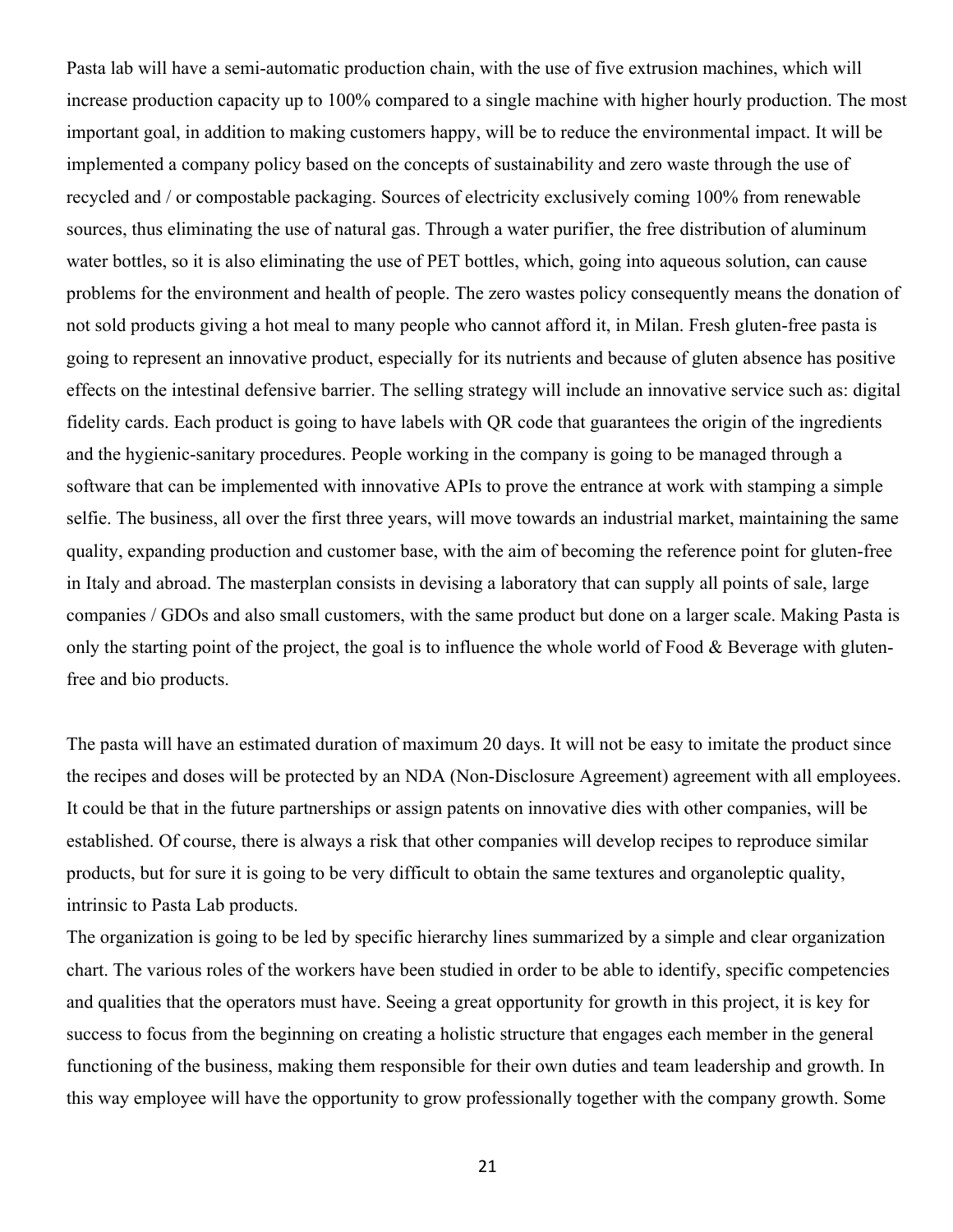external consultancy companies (eg marketing agency), chosen after careful analysis of projects and obtained results, will be used to keep fixed cost limited.

#### **3.4 The new segment**

The needs, expressed by our customers in the gluten-free sector, show the importance of offering a product that is very difficult to find in the market, such as the fresh gluten free pasta. Today is present in the market with an unjustified and too high price compared to other products. What the market is looking for is exactly what Pasta lab will offer them. Through proactive marketing choices, the latent and induced needs will also be influenced, essential for the competitiveness and the success of the company. Key is going to be the ability to bring out through emotional stimuli the hidden needs of which not even the customers themselves were fully aware. Customers will be therefore surprised by identifying what their needs are. In this way their emotional areas will be continuously stimulated by innovating and developing new products, competitive advantages and new markets.

The main competitors are in two areas of expertise, on the one hand in the gluten-free industries and on the other in the pasta factories with kitchen.

The industries analyzed, are for example Dr. Schar, Bi-Aglut, Molino di Ferro. The first two competitors are already established industries while the third is a family business, but each has as strengths: Leadership in the channels of large-scale distribution, the opportunity to enter foreign markets (Dr. Schar), the assortment of products that range from ready-made sauces to dry pasta, to baby food. The weaknesses of all these companies are the fact that they offer products with a long shelf life, medium quality, available in pharmacies and therefore perceived as product for ill people.

As far as the pasta factories with kitchen are concerned, three competitors have been analysed: Miscusi, èPasta and Pasta a Gogò. Each of these has a fast, dynamic service and offers the public good quality products at affordable prices. However, none of these competitors has a sealed kitchen used for gluten-free flours. To note that, gluten-free pasta made by Pasta Lab, replaces proteins present in gluten, with the vegetable proteins present in the flours of the legumes that are used. In addition to this, Pasta Lab product also tends to be a highly digestible food, because the reduction of complex carbohydrates, formed by long chains of sugars, since they require much more energy from the body to be broken down. Key advantage therefore is the answer to such a problem: reducing and eliminating these types of carbohydrates, replacing them with oligosaccharides which in gluten-free pasta provide short and medium-term energy without straining the digestive system too much.

22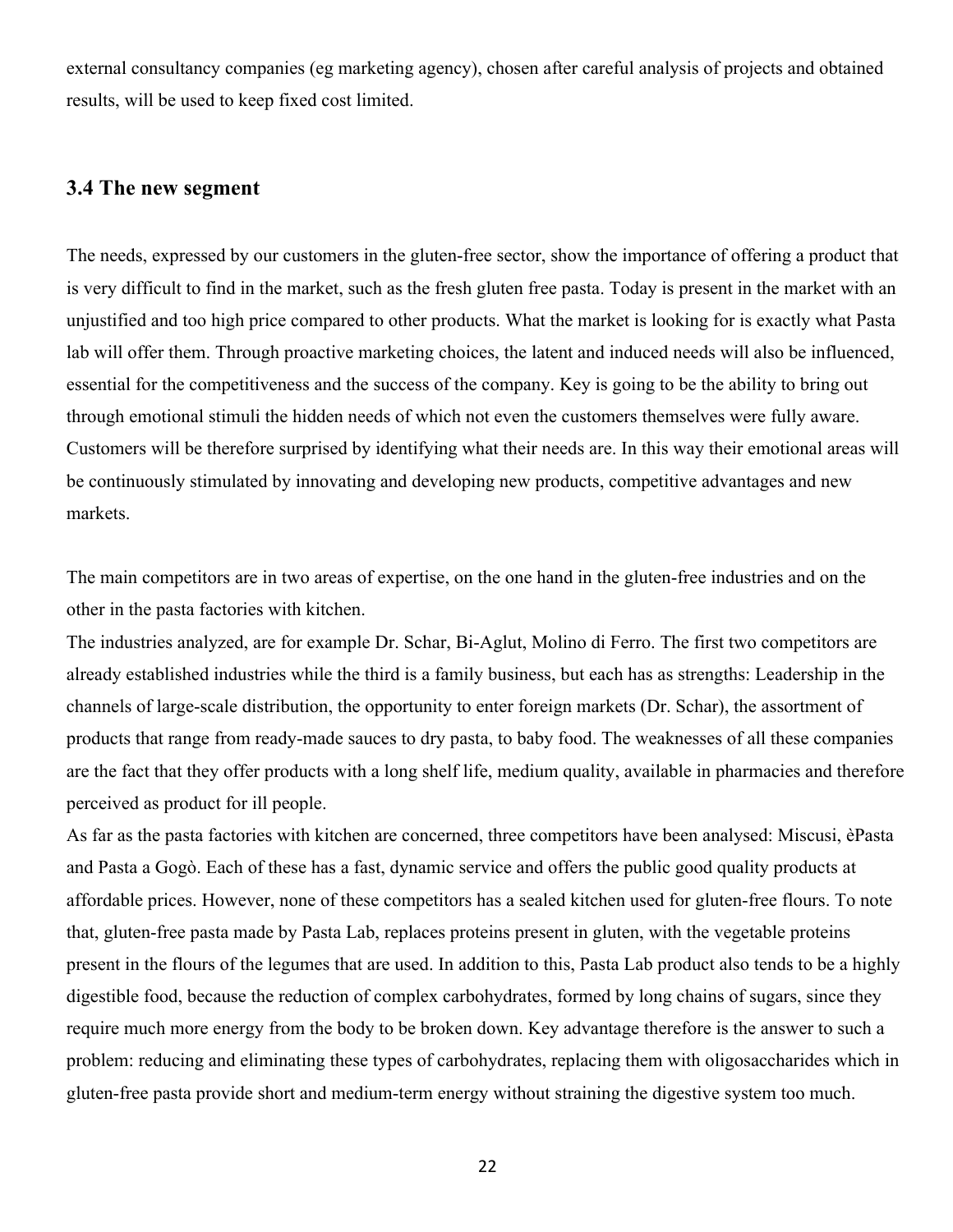## **3.5 From "***go-to-market***" to "***win-the-market***"**

The reference market at the beginning can however be extended to the whole city with online sales and delivery. A research conducted, outlines thru statistics analysis from AIC (Italian Celiac Association), according to which happens in the Italian population, in Lombardia, from 2011 to 2018, people with gluten intolerance and celiac diseases increased significantly. In the years 2011, 2012 and 2013 there was a steady increase in the number of people intolerant to gluten of about 10,000-15,000 new diagnoses per year. Finally, according to data published by the Ministry of Health, the average annual increase in new diagnoses is 10.6%. A very important factor, which could create a barrier to the Pasta lab shopping, is the prejudice that gluten-free is seen more as a trend while, who are intolerant or celiac will consider Pasta lab as a point of reference, the same thing for those who follow a diet rich of fiber and protein as for sportsmen.

The business model and format, once successfully validated, will be rolled-out throughout Italy and abroad, with flexible and dynamic technology that allows for an affordable increase in workloads. The product, since the market in which operates is still limited explored, will allow to have a phased gradual introduction into the Italian market. There is going an initial penetration in the most important Italian cities and also on all the tables of Italians restaurants and on large retailers. In the development phase, the market will be extended abroad, to duplicate what some Italian companies have done (e.g. Barilla, Giovanni Rana), not only in pasta but also in other products (e.g. bread, sweets, ice cream, drinks). In fact, the company's growth curve in the future will reach a maximum point, where it will find a stability that will inevitably be affected by the entry of competitors into the market. The challenge will be to keep the curve stable by relaunching some products, eliminating others and bringing new ones following the experimental line always adopted.

The set of our B2C targets refers to the age group that most closely matches the Pasta lab for the healthy diet and the novelty of the products. That is young women and men between 19 and 40 years (64.55%), followed by the one ranging from 41 to 65 years (35.45%) which approaches the style of life mainly for health reasons. Customers in the lunch time slot, who will therefore consume ready meals, will be freelancers, sale people in the surrounding area, brokers and shareholders of the Milan stock exchange. The catchment area that will buy fresh raw pasta will be not only those described above, but also all the residents in the area and not only who do not have the possibility, being celiac, intolerant or new customers, to be able to buy (even online) a product that they cannot find elsewhere. Many young people between 19 and 40 years old are sportsmen, even professionals such as Novak Djokovic, Martin Castrogiovanni, Ivan Rakitic, Federica Stufi and many others, who are not only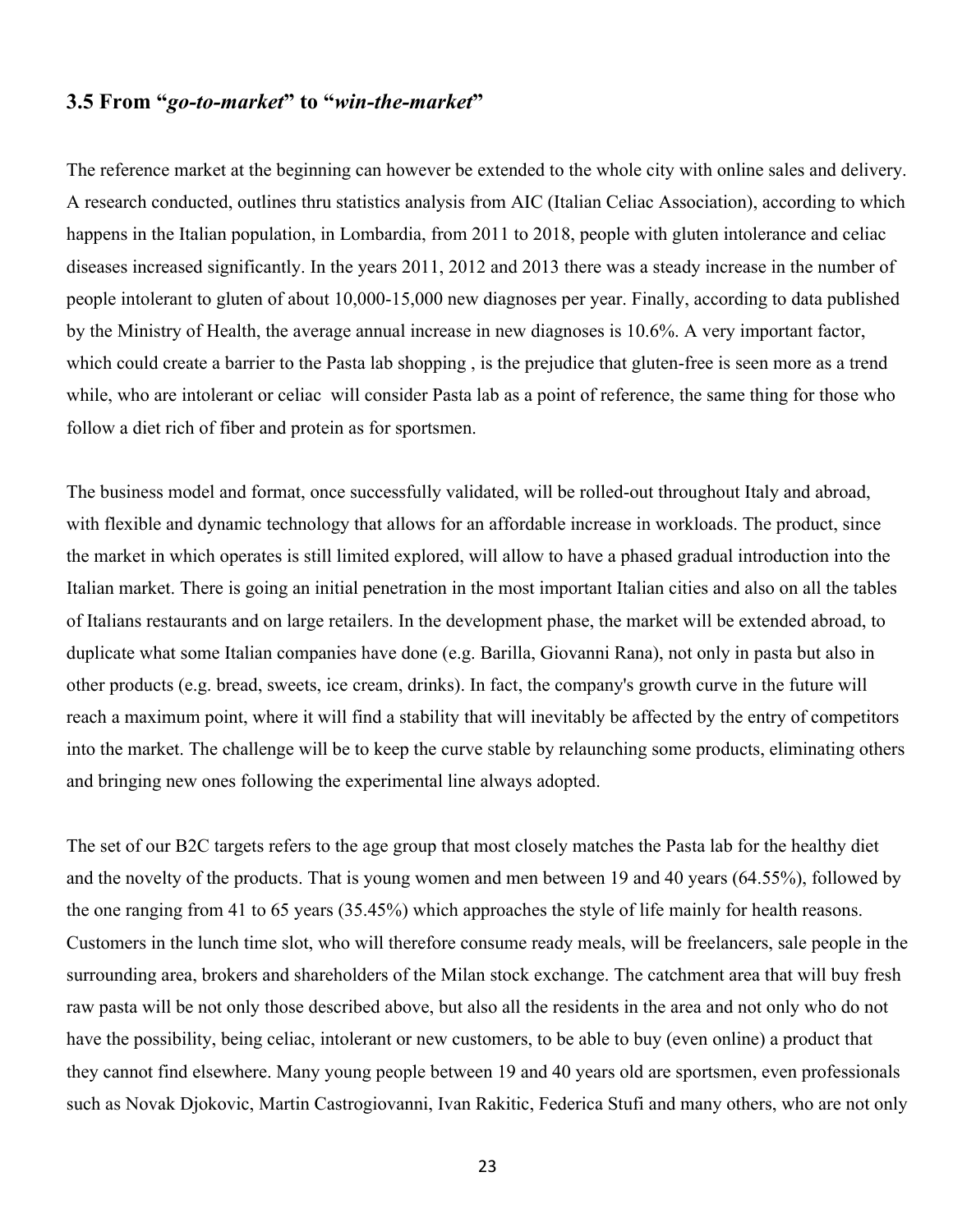potential customers because they have a particular diet or are celiac, but they could also become Brand Ambassadors or Pasta lab Testimonial.

We are talking about a potential market that goes beyond the 214,000 Italians diagnosed with celiac disease, which could be (according to the ISS COVID-19 report n.38 / 2020 published on 05/06/2020 by ISS) 600,000 in total, but numbers that they go beyond one million by virtue of the fact that our customer base will also include people who want to eat safely.

As far as B2B is concerned, a targeted marketing strategy will be implemented in order to get restaurants and commercial activities to be loyal first, then GDOs in the whole country. The characteristics of the commercial activities will be those of already operating in the gluten-free sector or with products such as pasta and bread, while in restaurants to have the need to be able to offer customers, who need them, gluten-free dishes.

## **4. The Startupper strategy during COVID times and its "social" role**

"*If your actions inspire others to dream more, learn more, do more and become more, you are a leader*," said John Quincy Adams, the sixth President of the United States. In the best of times, Adams's advice is tough to achieve. In a crisis, it requires something special.

In recent months, it became commonplace to call COVID-19 an "unprecedented crisis". How could entrepreneurs/manager/policy makers have known and/or expected to know what to do, when confronted by a completely unfamiliar enemy?

In reality, there are very few *truly* unprecedented crises.

As rightly stated by various INSEAD weekly newsletters on this matter, "*more often than not, leaders simply freeze in front of a crisis*".

Surveying the past with an objective, rational attitude should give any leader a general, yet accurate, idea of the threats they may be facing. Once a potential danger becomes actual, there are basic principles that experienced crisis managers (in their leadership capacity) can adapt to suit the situation.

These principles can be organized into a six-phase framework that might be applicable to a wide variety of realworld crises (not just COVID-19).

- 1. **ENGAGE** all in framing the crisis and get own framing right
- 2. **EXPLORE** the crisis and how to fight it
- 3. **EXPLAIN** what you have decided, why and how it will work, then commit to action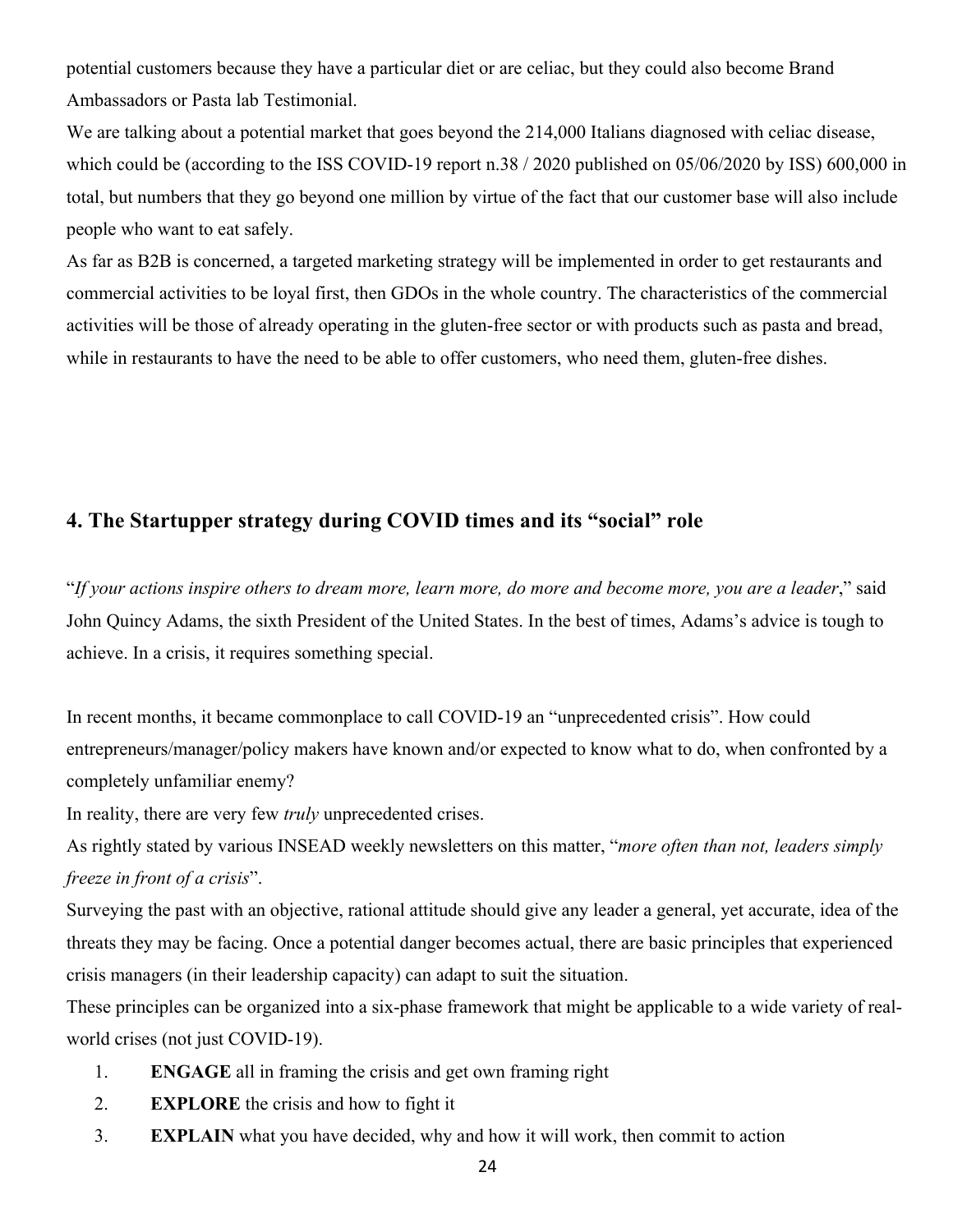- 4. **EXECUTE** with focus and constant monitoring
- 5. **EVALUATE**, learn and adapt efforts, as well as your leadership, as new information and feedback comes in.
- 6. **LEVERAGE**, from the new economic scenarios, financial facilities and simplified legal frameworks

Thus, is all that simple? Certainly not. The economic dynamics in general, and for startups in particular during major crises like COVID-19, represents a severe challenge even for the most clever and seasoned entrepreneur/manager.

#### Why?

Simply because we all now live in an overall global interconnected and articulated complex environment and even the best solution for a firm might be completely useless within a potentially cracked system. Yes, there have been, and will continue to be, very successful firms whose core business is in the virus therapy or people protection devices and which have greatly exploited the opportunity, but when the crisis touches your firm it is all but simple to manage especially for manufacturing firms which need people on-site to produce (whilst, for example they must be on quarantine at home).

What can do a startupper, who has a good idea and wants to pursue his/her plan knowing that a new COVID-19 lockdown wave might be probable? One option is, of course, just wait for a better time. Another option is to mold the idea and the business model in a way that, in case of lockdown, the business is "prepared" to manage this kind of challenge.

#### How?

Well, first of all the startup business models have a better chance to cope with these kinds of uncertainties if they are coherent and compliant with the possibility of closure (forecasting a lockdown scenario as a real concrete possibility) or, at least, ensuring a model robustness with the probability of performing under a very strict authorization system (food production and delivery, pharma, etc.).

Once this is secured and the overall business capability is up and running and under control, the entrepreneur/startupper management style must also follow very important directives because his/her colleagues/employees have to feel in harmony and motivated, given the external critical situation. In a recent survey organized by INSEAD (they surveyed more than 300 CEOs and conducted over 30 interviews in Denmark, France, Germany, Hungary, Italy, Ireland, Poland, Russia and the United Kingdom). They found that following three strategies work particularly well: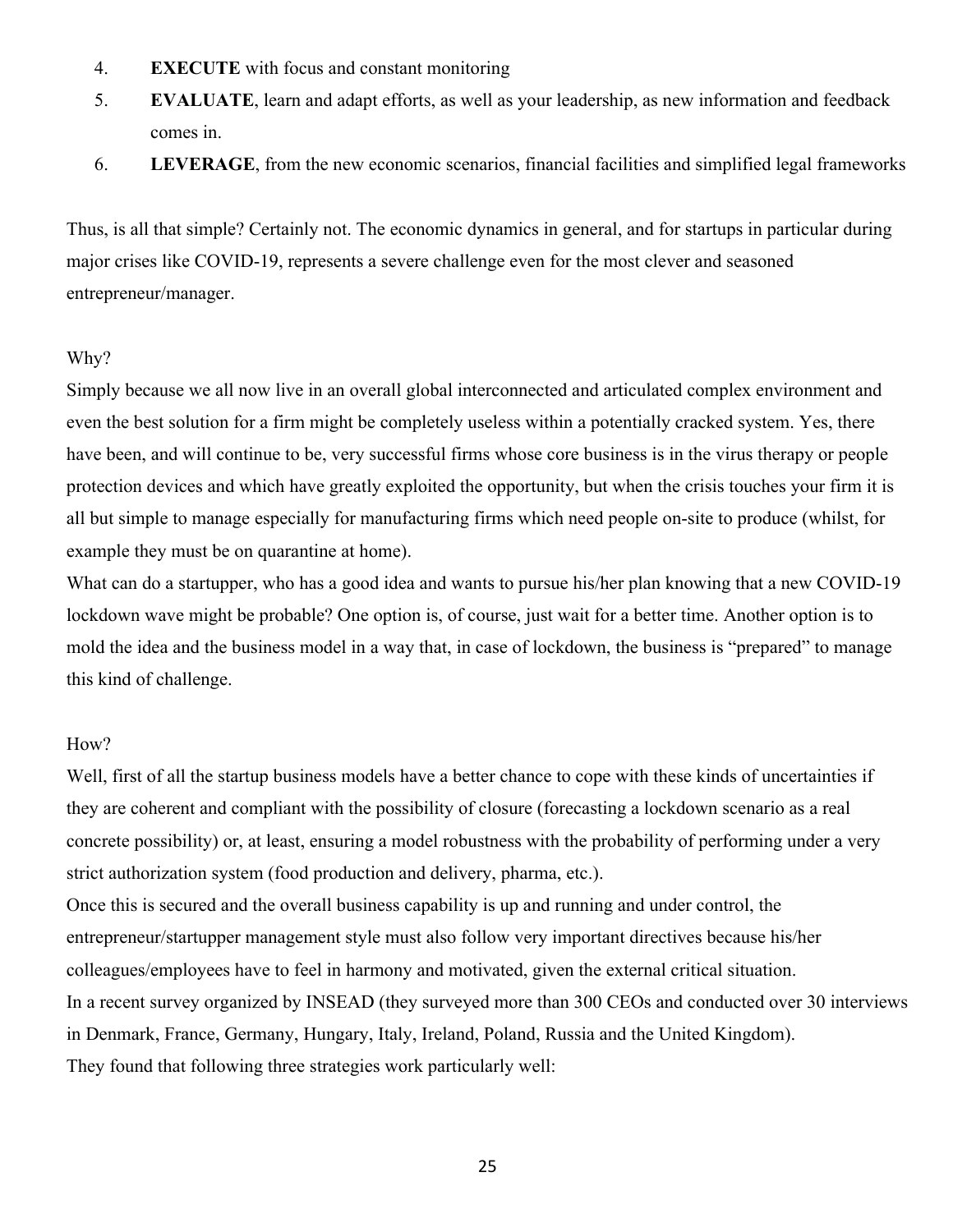- 1. **Be authoritative yet compassionate**. In times of crisis, stressed employees expect their leaders to be cool-headed, confident, and decisive, and to show the way forward. They also need empathy, personal attention and compassion.
- 2. **Be enabling**. When the level of uncertainty is as high as it is today, nobody has all the answers. Smart leaders understand this. They don't monopolize decision-making but focus on creating conditions for collective learning and productive work.
- 3. **Be fair, transparent and accessible**. At a time when many tough decisions are made under high stress and uncertainty, leaders ought to pay special attention to fairness in the decision-making process and openness of communication.

In any case like previous global crises, the coronavirus pandemic will pass. But the impact of what leaders do in the darkest hour will last for years to come. Whether they like it or not, CEOs create a legacy through their words and deeds every day.

#### One of INSEAD survey's respondents said:

"*I have no doubts we will survive this crisis. The true challenge is if we are going to survive by sticking to our values. It's a real test for me and the whole leadership team.*"

**\*\_\*\_\***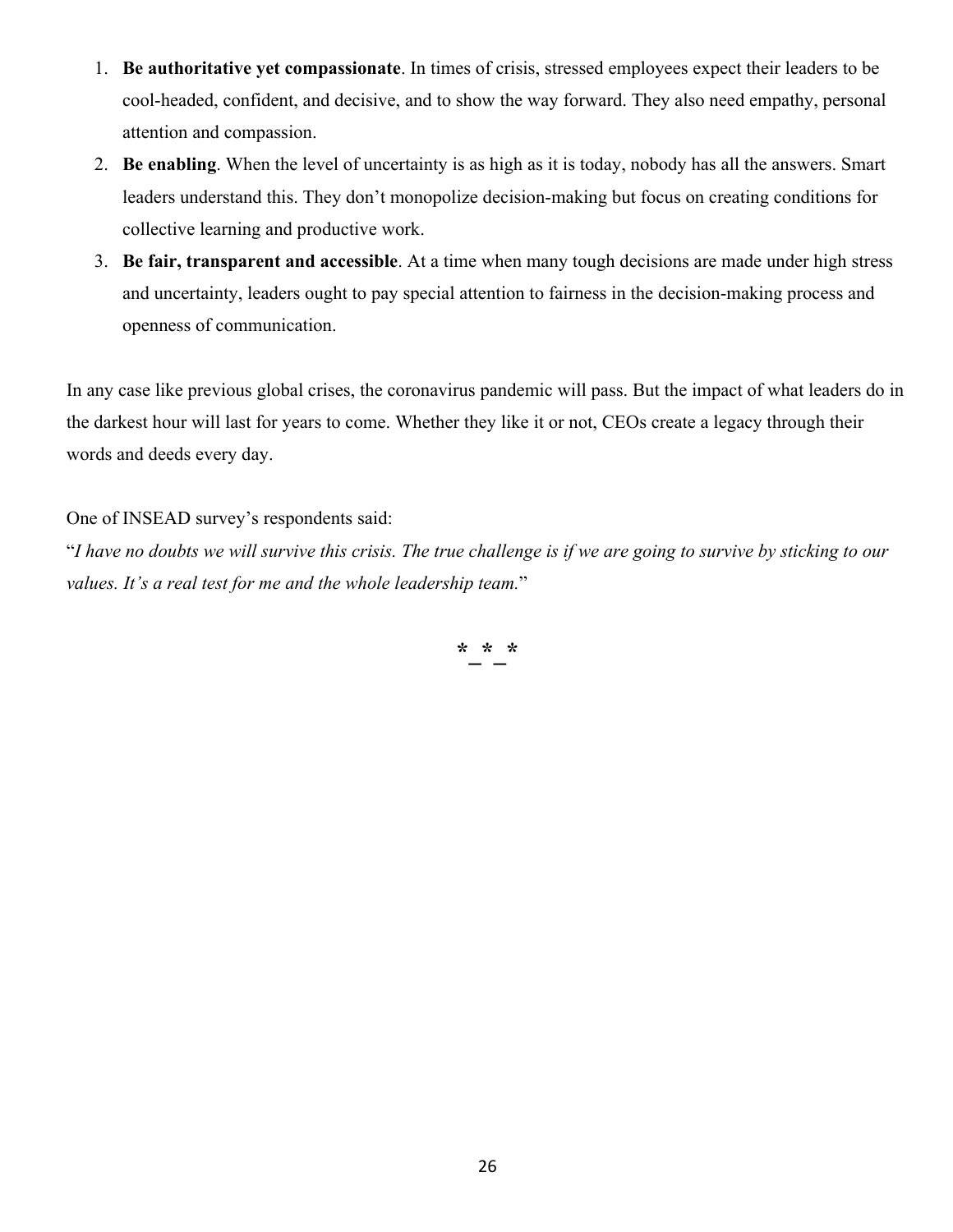# **Bibliography**

- Ø The Italian Startup Act Italy's national strategy to support innovative startups and innovative SMEs June 2019
- $\triangleright$  Legislative Decree no. 179/2012- Law no. 221/2012
- $\triangleright$  Legislative Decree no. 3/2015 Law no. 33/2015
- $\blacktriangleright$  Law no.118 13 June 2005
- $\triangleright$  Executive summary of the Italian start up ACT done by Mise
- Ø Portolano Cavallo website
- $\triangleright$  Onlinelaw-piyali syam 28/01/2014
- $\triangleright$  Vistra Insights Krystyna Ferguson 23/02/2017
- $\triangleright$  Start a business in UK Editorial team of entrepreneur handbook, Aug 14, 2020
- $\triangleright$  UK start up Visa- International Visa assistance and news
- Ø INSEAD: "Three CEO strategies to guide Companies through Crises"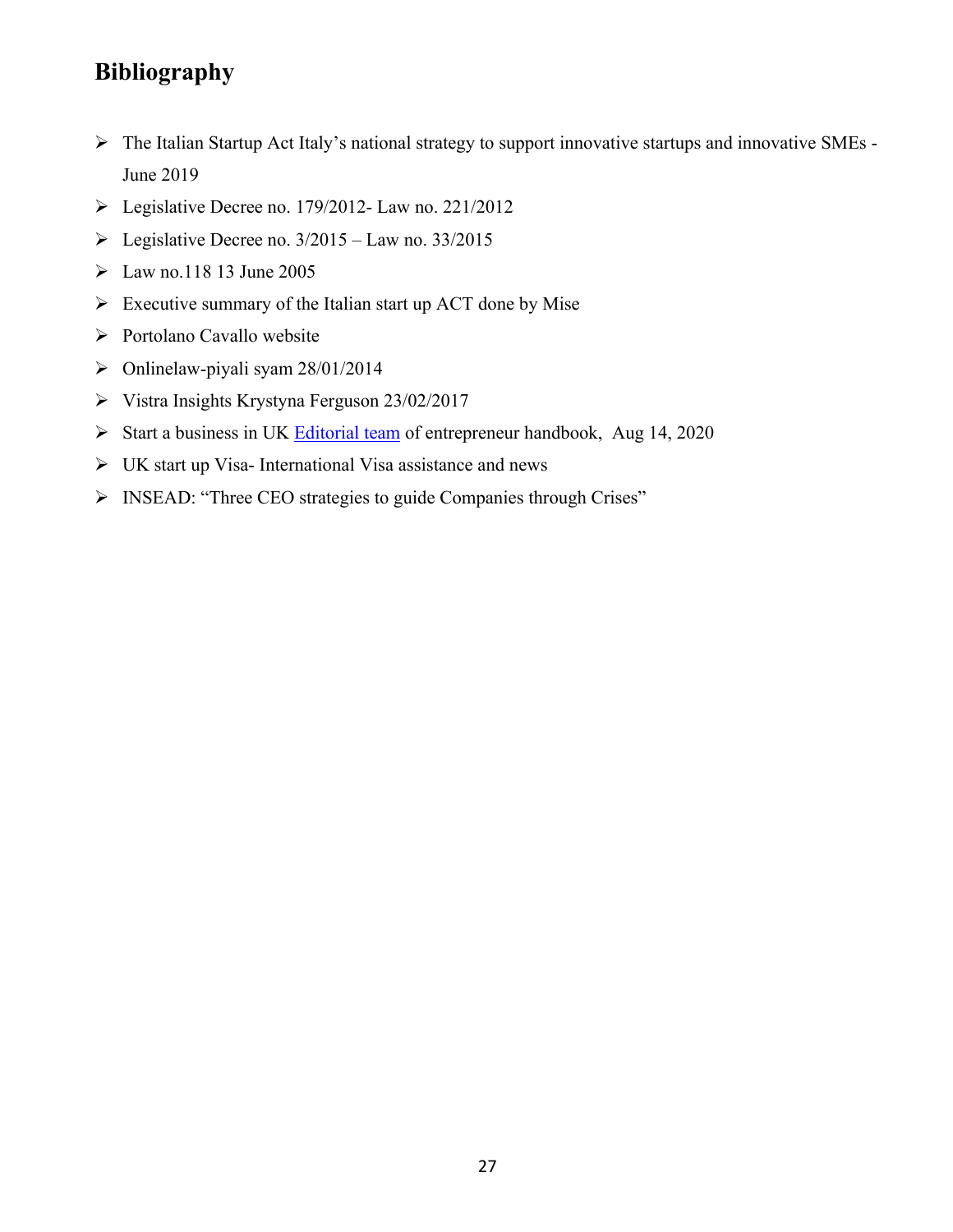## **A B S T R A C T**

As it is clear from the title, the dissertation offers an overview on the regime of startups in Europe, with a specific Italian case. Precisely this case is a project that has been carried out for a few months and that will continue to do also in the next period after the master's degree. What can be seen in the Italian landscape is a strong investment and release of new Italian laws for startups and startuppers. This had the objective to help facilitating the foundation for creation of new innovative companies. In order to consider a startup innovative, it is mandatory to meet the following requirements: 1) to be new in the market or at least in service for a maximum of 5 years; 2) to prove to have a headquarter in Italy or in another EU country, with at least one branch of the production unit in Italy; 3) to enjoy of an annual turnover of less than 5 million euros; 4) prohibition in profits sharing among shareholders; 5) to produce, develop and market innovative goods or services which endure of high technological value; 6) to be original and hence not originate from merger, spinoff or sale of an existing subsidiary or company; 7) to be innovative in nature, meaning to be able to meet at least one of the following criteria: a) at least 15% of the company's expenses shall be dedicated to research and development activities. Newly created companies that have not yet submitted their first accounts must provide a forecast of their R&D spending; b) at least 1/3 of the total workface need to be PhD students, or possess a PhD or are researchers; alternatively, 2/3 of the total workforce must have achieved a master's degree; c) the company is the owner, custodian or licensee of a registered patent (industrial property), or owner of an originally computer program. Once startups meet (at least sone of) the above-listed requirement, they can be accompanied with supporting measures during the first 5 years of operations. Startups especially at the beginning are carefully accompanied to do the right choices in order not to risk ruining the project. In fact, there exists startup incubators that have the task to provide the companies the needed tools to start the business. Innovative startups and certified incubators must register in the respective special sections of the business register (startups/incubators) created ad hoc at the Chambers of Commerce. The registration is completed upon electronic transmission of a self-certification of compliance with all the conditions necessary as previously indicated, to the Chambers of Commerce competent by jurisdiction. This "incoming" flexibility is balanced through ex post controls by the competent authority of the effective conformity to the all the needed requirements, with the obligation to update every two years (where deadlines last until 30th June and December). Also, the given data, when registered in the appropriate section, shall be confirmed once a year, therefore the reach of all requirements as above mentioned (as part of the six-monthly compliance) has to be continuously update. In lack of such adjournments, the special status and the respective benefits will be revoked. The special register of innovative startups is published in electronic format and updated weekly by the chamber system, as to disseminate, encourage widespread monitoring and stimulating a qualified and objective debate on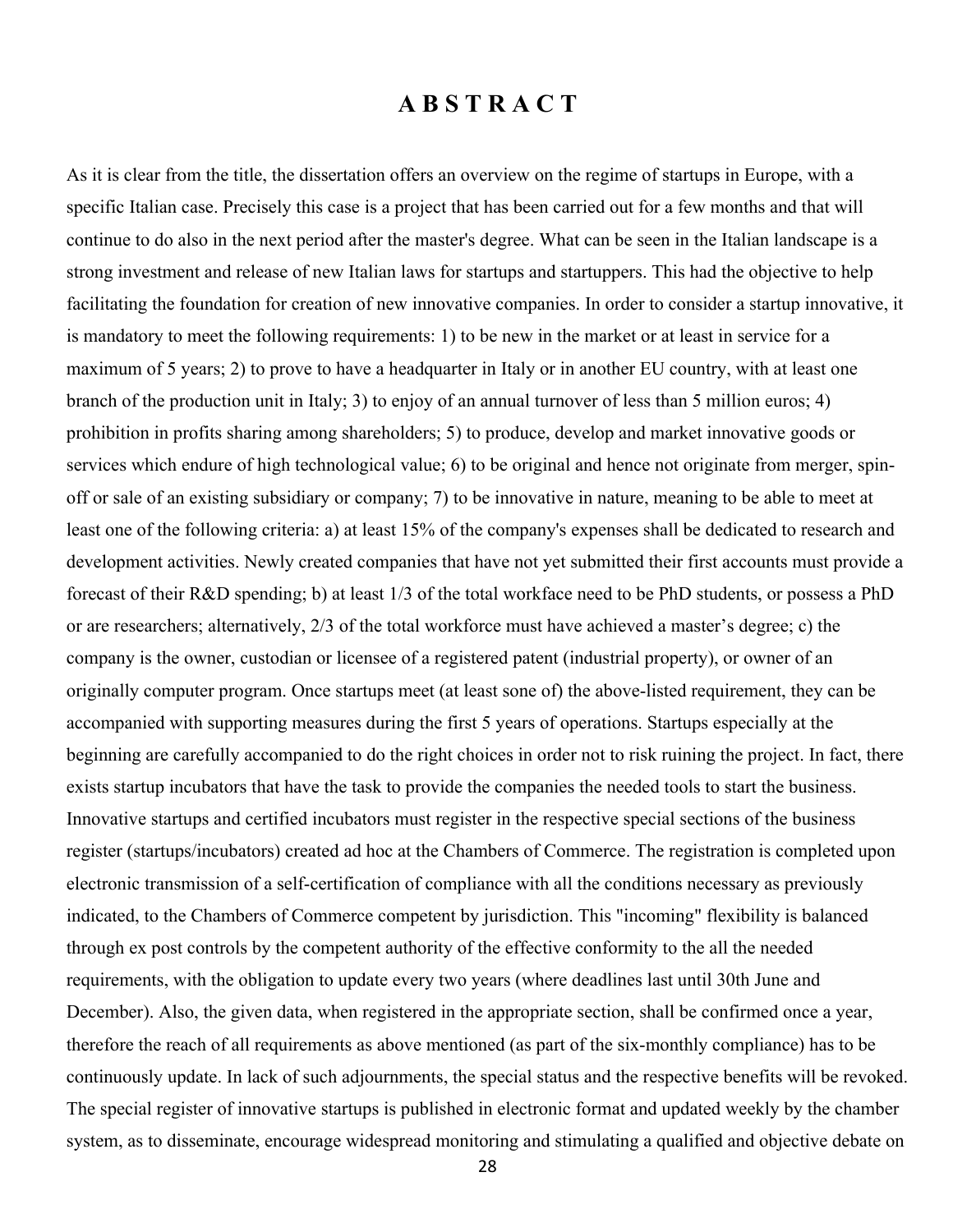the impacts that the new law gives to economic growth, innovation and employment. The up-to-date platform offers to innovative startups the possibility of administering a public profile, in a bilingual version both in Italian and English. Each company can download a detailed profile, which not only includes the data already available, in the register of companies; but also provides a broad range of more detailed information on the development phase of the business, characteristics of team members, type of products and services offered, financial needs, capital raised and target markets. Once the legal representative of the Firm has validated the data provided, using an online procedure, the data are available to those who visit the public profile of the company. Profiles must serve as a digital showcase for innovative startups: they can be read 1) by more traditional companies fascinated in creating a partnership [for innovation] and 2) by international investors looking for innovative opportunities.

As for the implementation of the "factual policy", the normative corpus on startups arranges structured monitoring and evaluation systems for this recent policy. The Minister of Economic Development shall submit an annual report to the Italian Parliament on the impact of these legal actions.

One of the first steps to set up a startup is certainly the choice of company structure and corporate governance. It may be chosen any of the for-profit corporate types governed by the Italian civil code to this aim, i.e. under the form of a partnership such as "*società di persone: società in nome collettivo, società in accomandita semplice*", or of a corporation such as "*società in accomandita per azioni, società per azioni, società a responsabilità limitata and società a responsabilità limitata semplificata*". However, innovative startups must necessarily be incorporated as one of the above form of corporations. Amongst corporations, a limited liability company is the corporate type that is considered more appropriate and efficient by the majority of the players. There are various benefits that help the setting up of a startup. The measures which will be described as following, apply to innovative startups for 5 years after being founded: 1) Possibility of constitution and subsequent amendments to the articles of association through a standard model with digital signature (Article 4, paragraph 10 bis of the Investment Agreement). In fact, innovative startups and certified incubators can draw up the social contract and its amendments too, using a typed-standard model along with a digital signature, similar to what already exists for network contracts. The statute and its amendments are concluded and based according to a uniform model adopted by the Ministry of Economic Development and sent to the competent business register office; 2) The reduction of bureaucratic formalities and commissions, which unlike most companies. Innovative startups are exempted from stamp duty and taxes for compulsory registration in the business register, as well as for the payment of the annual fee due to Chambers of Commerce. Furthermore, as explained in circular 16 / E, issued by the Italian financial administration on 11 June 2014, the exemption from these fees could be interpreted as a general exemption, covering all actions taken by the innovative startups after their Constitution and subsequent amendments to the articles of association by means of a standard model with digital signature (registration in the commercial register, such as incentives for capital increases). In other word they are exempt from paying annual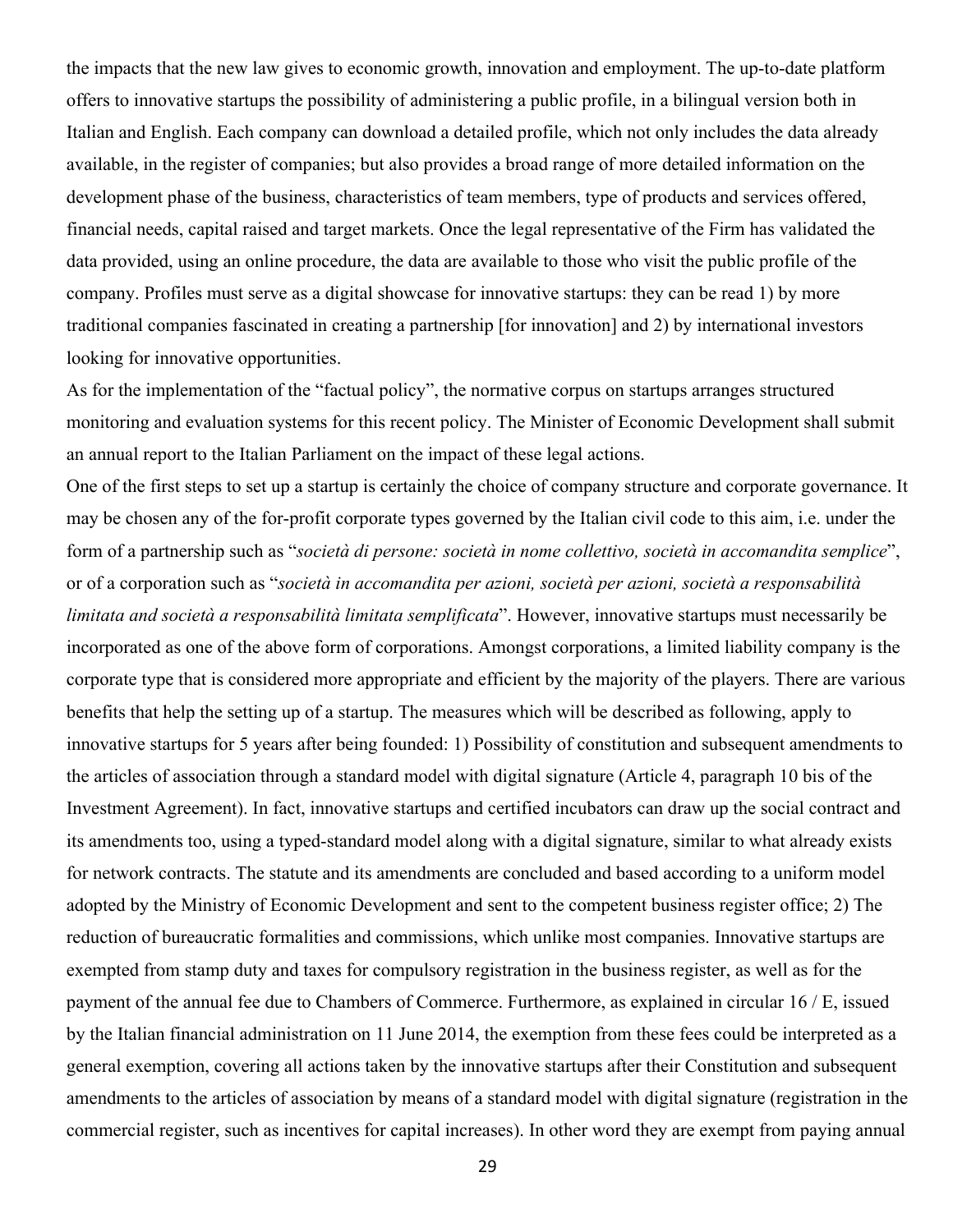fees for chambers of commerce and other registration fees and revenue stamps normally due to the commercial register at the time of sending communications; 3) Flexibility in business management: the most imperative exemptions are envisaged for innovative startups formed with the name of Srl (the equivalent of Ltd.), for which it is authorized: possesses specific rights (like categories of shares that do not grant voting rights or which grant such rights on conditions that are not proportional to the shareholding) the possibility of carrying out transactions on own shares; the possibility of issuing financial tools usually offered to the public of capital share. In other words, all innovative startups can create categories of shares with specific rights (for example, categories of shares without voting rights or whose voting rights are not proportional to the share capital, and so on). It can be said that many of the previously listed measures involve a radical transformation in the financial structure of S.r.l, approaching as S.p.a. (the equivalent of an Inc.); 4) Exemption from obligation of companies reporting systematic losses: during the beginning of the operations, innovative and high-risk companies may suffer losses. If the available capital is not sufficient, the losses can have a direct impact on the company's net worth capital (*Patrimonio Netto*). When the losses result in a reduction of the capital greater than 1/3, the shareholder meeting must decrease the capital in proportion to the losses estimated the following year. Innovative startups can benefit of a delay of 12 months, during which the capital can be diminished in relation to the losses. While joint ventures are assumed to reduce capital for the next fiscal year, new businesses can do so for up to two years after suffering these losses. In a nutshell, in the event of systematic losses, the innovative startup benefits from a one-year grace period to cover losses exceeding 1/3 of the share capital (two-year deferral periods); 5) Exemption from the rules on shell companies: rules on non-operational shell companies that normally report a loss, do not apply to startups. This legislation provides for the allocation of a fixed minimum income on a flat rate basis. These exceptions to common regulations allow startups to complete the start-up phase and recuperate from the losses incurred in the period of their growth; 6) Exemption from the obligation to carry out the compliance visa for VAT credit offsetting (Article 4, paragraph 11 of the Investment Agreement). The ordinary rule that makes it obligatory to have a compliance visa for VAT credit compensation might result in being a disincentive for using horizontal compensation. With an exemption of up to  $\epsilon$  50,000, innovative startups can benefit from significant liquidity advantages during the delicate phase of investing in innovation; 7) Tailor-made labor law: innovative startups must comply, with some exceptions, with the discipline of fixed-term contracts defined by Legislative Decree 81/2015 (so-called "Job Act"). Innovative startups should hire an employee with a fixed-term contract for a maximum period of 36 months. However, throughout this period, without respecting the provisions of Job Act, innovative startups can hire staff with fixed-term contracts, of any duration, even very short, renewable as many times as they wish. After 36 months, the contract can be renewed only once, for a maximum period of 12 months, i.e. a total working time of 48 months. At the end of this 4 years period, generally characterized by a high commercial risk, the fixed term contract becomes indefinite. Also, exceptionally, innovative startups with more than 5 employees are not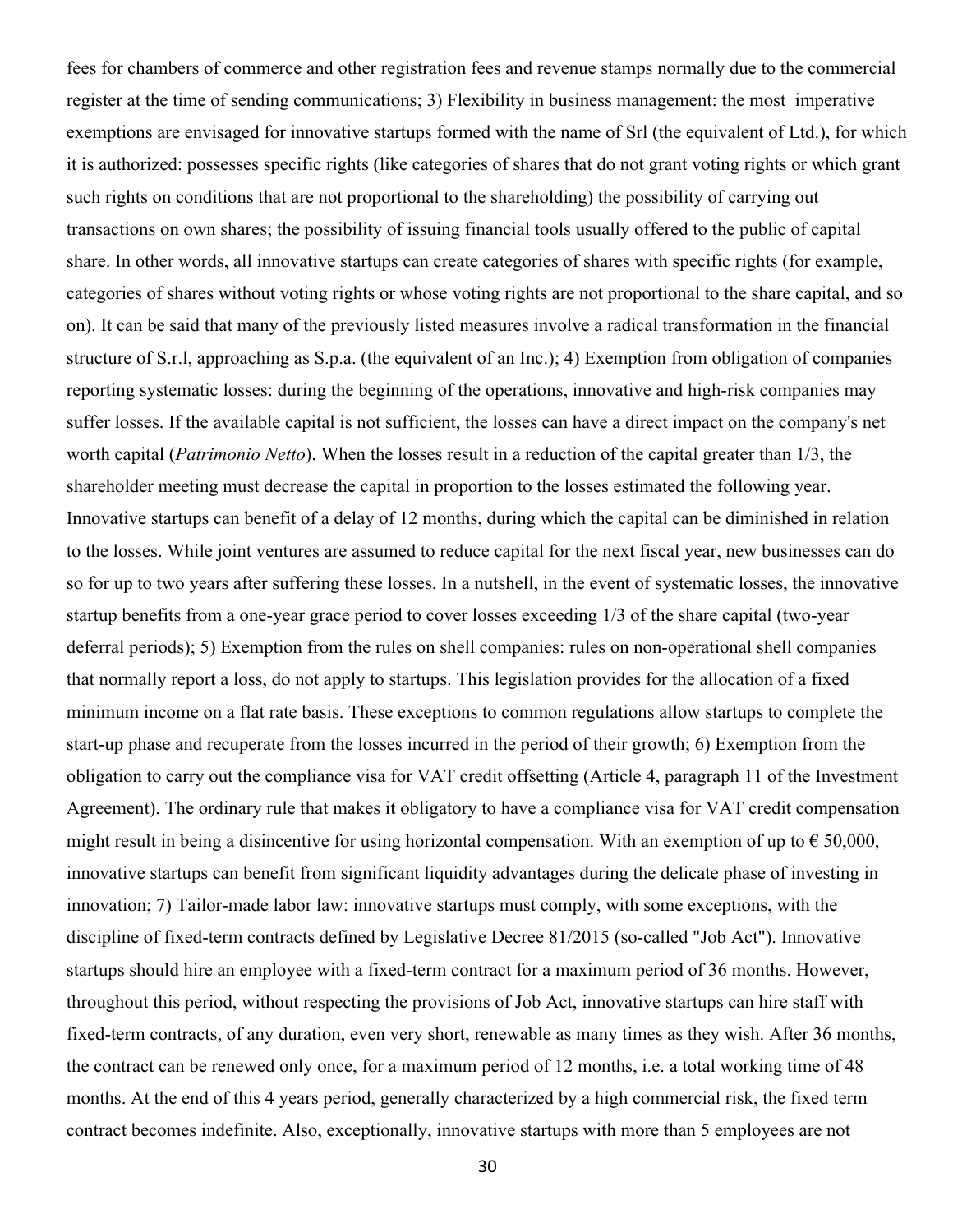required to maintain a legal relationship between CDD and CDI; 8) Flexible remuneration system: the remuneration of innovative startups workers, can have a variable component linked to the efficiency or to the profitability of the company, or to the productivity of the employee or the interaction among employees team, or other production, performance targets and parameters agreed upon by the parties. Collective agreements can establish, even at decentralized levels, special criteria for the definition of different minimum wages and rules for the management of employment relationships; 9) Compensation through stock options and work for equity scheme (Guide; Model with comments): to retain their managers, employees and suppliers, (lawyers and accountants), startups and incubators can offer them capital shares in addition to their remuneration. The income from these financial instruments is deductible for tax and fiscal purposes. In other words, innovative startups and certified incubators can use tools like stock options and work towards action plans on even better terms than large publicly traded companies; 10) Tax credit for the recruitment of highly qualified personnel (valid for recruitment from 31/12/2014): granted to innovative startups and certified incubators a priority access to benefits when hiring highly qualified staff. These benefits consist in a tax credit equivalent to 35% of the total cost of the company for the permanent employee, even with an internship contract, during the first year of the new employment relationship; 11) Tax concessions for corporate and private investments done by startups companies made by individuals. They can benefit of a 19% tax credit up to a maximum investment of 500,000 euros. If the startups are made by legal entities, they can benefit of a 20% tax reduction up to a maximum investment of 1, 8 million euros. This was valid for the years 2013, 2014, 2015 and 2016 (implementing decree). These incentives are valid either in the case of direct investments in startups, as well as in indirect ones. The advantages of the tax are higher if the investment involves startups with a social vocation or which operate in the energy sector. In this case they can benefit for a 25% the tax credit for individual companies or 27% tax deduction for legal entities; 12) Crowdfunding: in July 2013, CONSOB, equivalent to SEC2 in the United States, published a "Regulation on the raising of risk capital by innovative startups through online portals". With these being published, Italy became the first country in the world to possess a defined discipline based on equity crowdfunding, and allowing innovative startups to raise their capital, both domestically and abroad, through certified portals. As regards collective capital financing, one can say that the aforementioned decreelaw "Investment Compact" has led to three important and crucial modern innovations: a) innovative SMEs can also benefit from the instrument; such as CIU and other companies that invest mainly in startups and innovative SMEs; b) an evolution that allows portfolio diversification and risk reduction for retail investors; c) by renouncing the ordinary rules, the sale of shares of innovative startups and SMEs is dematerialized, decreasing the respective costs, with a view to fluidizing the secondary market; 13) Quick, simplified and free access for new innovative companies and certified incubators to the Central Guarantee Fund. A government fund has been created in order to support the access to credit through guarantees on bank loans. The guarantees cover 80% of bank loans up to a maximum of 2.5 million euros and are granted according to a simplified and rapid procedure;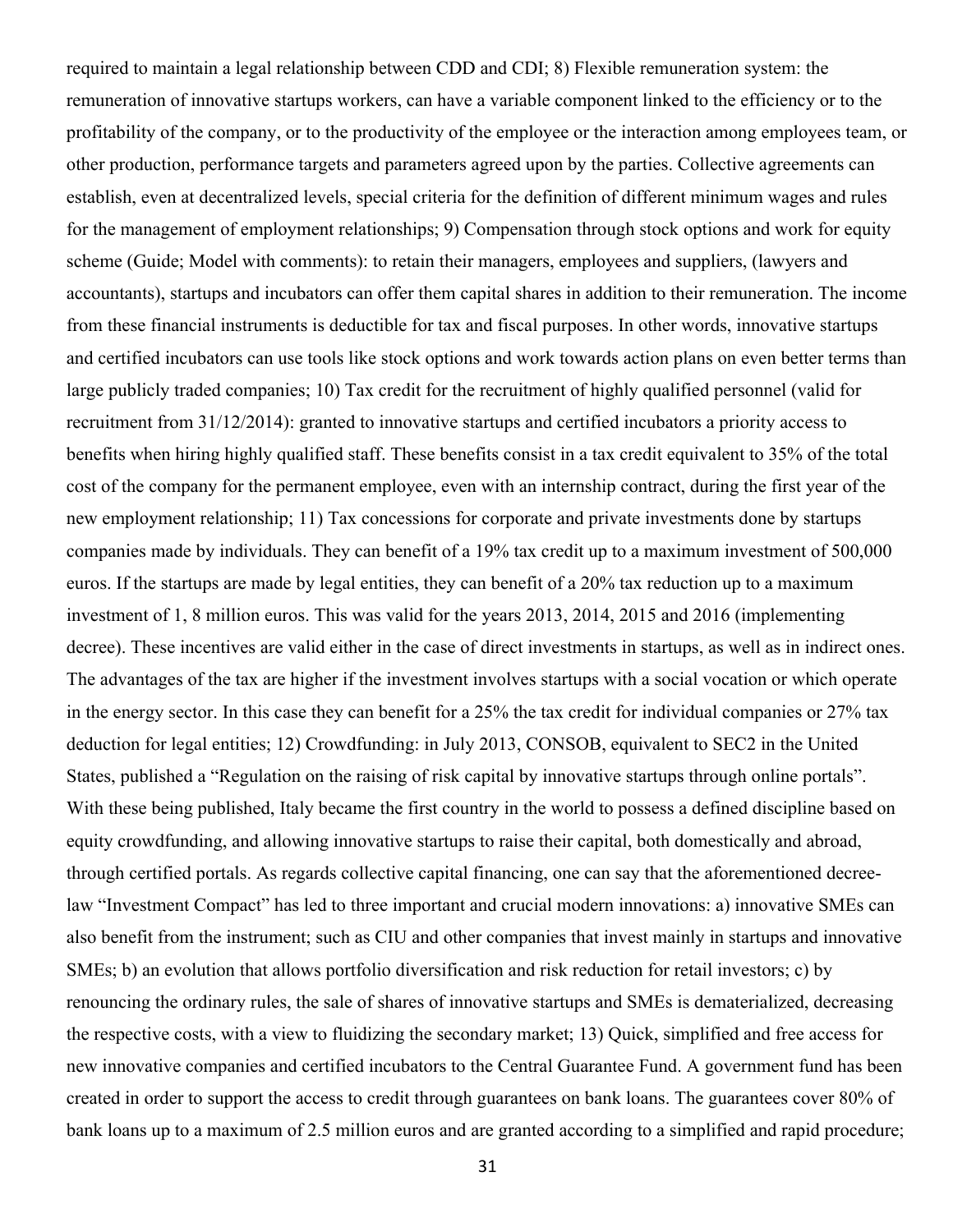14) More specific support is given to the internationalization process provided by the Italian Trade Agency ("ICE"), including assistance in legal, commercial and tax activities, including real estate and credit sectors. Furthermore, innovative startups can benefit from free participation in a selection of international trade fairs and events, as well as international initiatives to promote matchmaking with potential investors. The Agency has issued a "Startup Service Card", which allows for a 30% reduction in its support services; 15) "Fail Fast" procedure: the aim of this measure allows the entrepreneur to access, in case of failing, a special "light" settlement of over-indebtedness crises process; 16) Special visa policies for beginners launched in June 2014, Italia Startup Visa (ISV) aimed at non-EU entrepreneurs who are interested in creating an innovative startup in Italy. Thanks to the ISV procedure, talents from all over the world can request a one-year self-employment visa, renewable free of charge after expiration date, if and when the startup is operational. The process is results in: a) being fast and free: does not take longer than 30 days; b) it is a centralized process: despite it is based on an expert's committee of Italian representatives of the innovation system, the Ministry of Economic Development is the only point of contact for the candidate; c) it is carried out completely online and all documentation can be sent in Italian and English, as it is completely bilingual. However crucial to the success of a startup is to have enough funds to cover the initial investments. There are different ways of financing a startup, the entrepreneur can rely on different strategies, such as crowdfunding, venture capitalists, seed investors, business angels and public tenders. With crowdfunding, venture capitalists, seed investors and business angels their basic strategy is to enter into startup equity as shareholders. In the crowdfunding startuppers have the opportunity to decide different campaigns: in fact, there is not just only the equity strategy, but there are also possibilities to rise money by donation or reward (giving a present to people who give capital, for example giving merchandise). Moreover, there is also the opportunity to choose a lending campaign, so people who put capital are not in equity.

With venture capitalists, seed investors and business angels, sharing the company equity, the decisions making process and strategy setting of the startup, have also to be shared with them. In this case is very important to get aligned on investors' exit strategy upfront, both in principle and quantified criterion. This way the startuppers are prepared to properly plan such an exit by in order to take their shares back when the exit agreement is mature and obviously repaying the capital received, plus the agreed yield. With public tenders the situation is a little bit different because everything depends from the requirements of the announcement. After all, in our global market, we have to consider that there are different countries divided in two main groups of legal habits, common law systems and civil law systems. The most important differentiation between the two systems is that, in common law countries the most relevant fact is the "case law" (in the form of published judicial opinions), while in civil law systems "codified statutes" prevails. The earliest origin of the common law system can be traced back to the English monarchy, that, in order to be able to administer justice, was used to publish formal orders called "writs". However since "writs" were not enough to cover all the situations arising over time, courts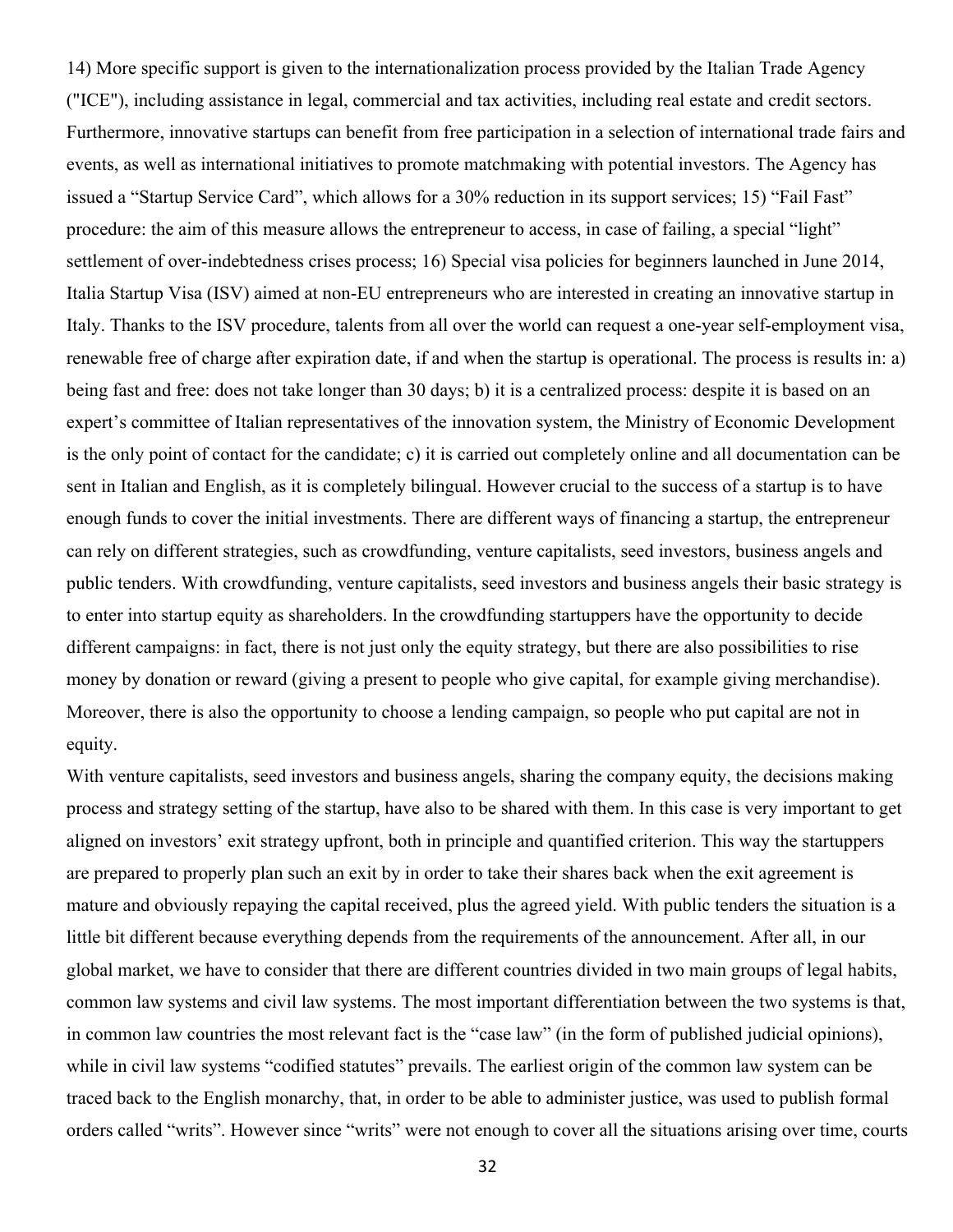of equity were, thus, created. They usually heard all laments and then found solutions basing their judgement on equitable rules taken from many sources of authority (such as Roman law and "natural" law). The process to achieve the judgement and the final results were aggregated and published, in this way courts, could in any moment, consult previous decisions and apply them to their current cases. The common law, this way started and developed. In the other European countries, however, civil law had its origins back to the code of laws issued by the Roman Emperor Justinian around 600 C.E. Legitimated legal codes with roots in these rules (or others) then developed over time in different countries, producing similar legal systems, each with their own rules. In a nutshell, the main difference between the two traditions is in the sources of law and the role of judges. In fact, in civil law systems, the main tool is legislation as the primary source of law, while in common law systems judges play a key active role by setting legal precedents. Of course, the two systems include also a different approach to the business handling. In fact, usually, in the past, commercial agreements, signed in civil law regimes, were quite short and concise, using general terms (since there was no need to rephrase codified law). On the contrary in common law countries, however, their equivalent counterparts are lengthier and more detailed, and contracts contain a very detailed description of the intent of the parties, legal definitions, etc. Moreover, resolution of commercial disputes differs between civil and common law traditions, with an inquisitorial model in the first, and an adversarial one in the last. Before deciding to start a business in one of the two legal systems, we have also to consider that most countries do have legal system including aspects of both civil and common law structures. As it was mentioned earlier, the case took in consideration is an Italian case, therefore, it is contextualized so with the civil law. The reason why it has brought this case to the attention, is because "Past lab" is the project is going to be realized very soon: it is a startup aiming to play in Italy, in the gluten-free sector. Why this? because after a long market analysis, it has been understood that this sector is not only a growing one but brings quite a great opportunity for expansion and diversification. Actually, it has been chosen to carve out a segment that really does not exist, by working a lot on the brand identity, in order the product not to be classified as a niche one, but as a product accessible to everyone, including gluten intolerant ones, of course. This is to maximize the customer base. Eventually, with time, Pasta lab will transition from a mere product range to a full-fledged acknowledged Brand. The business positioning aims to play within the food trade market where the challenge, yet the opportunity, would naturally be to run a competition race for product differentiation, price and creation of a recognizable brand equity (i.e. image, logo, communication, etc.). The market target segment is gluten-free. The strength of the project will be: news in the gluten-free market; brand appeal and experimentation on pasta dies and production processes; craftsmanship, speed of service and sustainability. The improvement and watch-out areas will be on: high number of market competitors; startup costs and high investments; product credibility and consequent lack of interest by nonceliac or gluten intolerant customers. Pasta lab will be an Express Food of pasta, with operational and legal headquarter in Milan, Italy. The company's core business will be identified in the sale of fresh BIO gluten-free